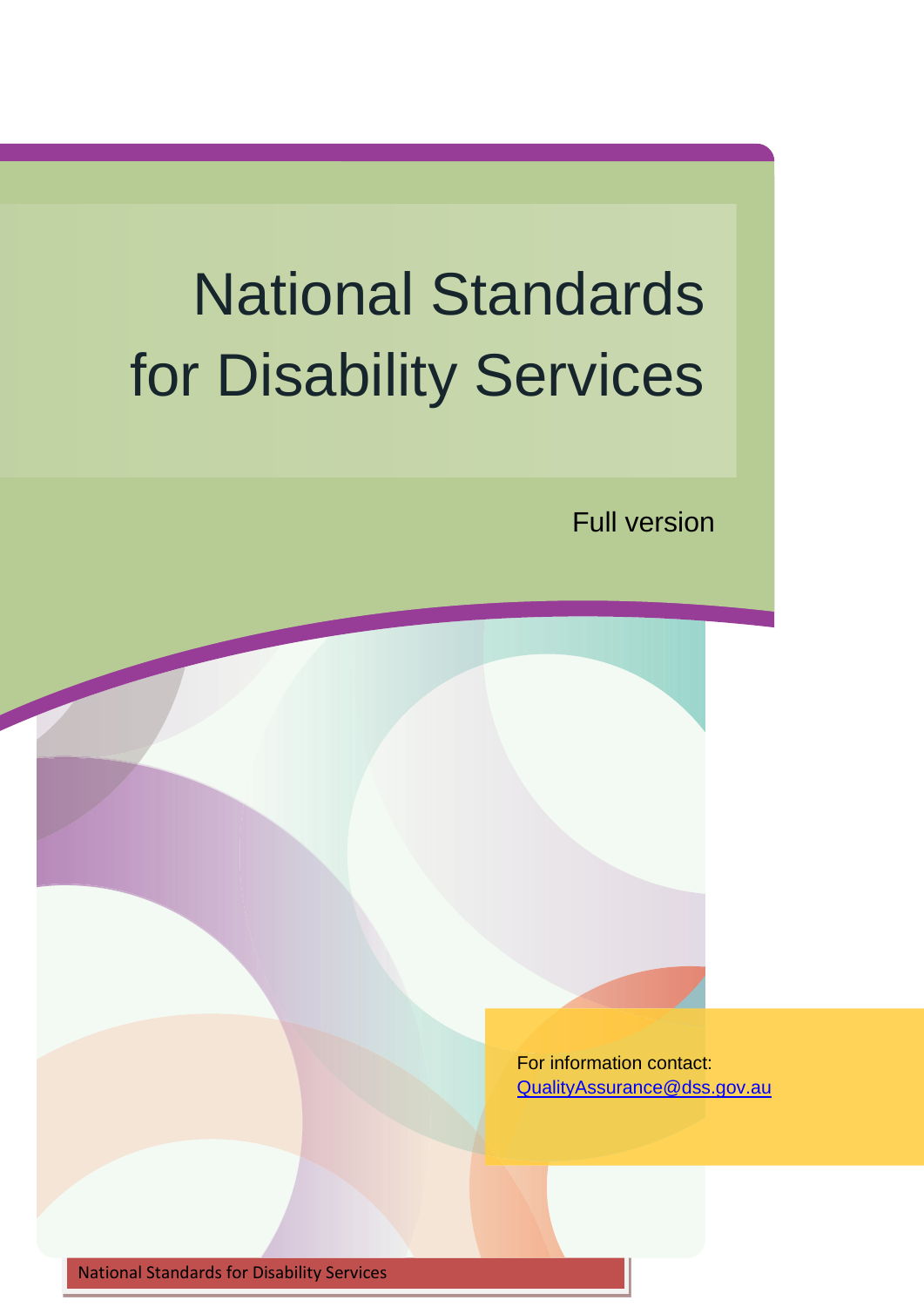#### **Copyright statement**

All material is provided under a Creative Commons Attribution-NonCommercial-NoDerivs 3.0 Australia (CC BY-NC-ND 3.0 AU) *<http://creativecommons.org/licenses/by-nc-nd/3.0/au>* licence.

The details of the relevant licence conditions are available on the Creative Commons website (accessible using the links provided), as is the full licence *<http://creativecommons.org/licenses/by-nc-nd/3.0/au/legalcode>*

The document must be attributed as the National Standards for Disability Services.

For more information on the National Standards for Disability Services contact:

[QualityAssurance@dss.gov.au](mailto:QualityAssurance@dss.gov.au)



 $\overline{2}$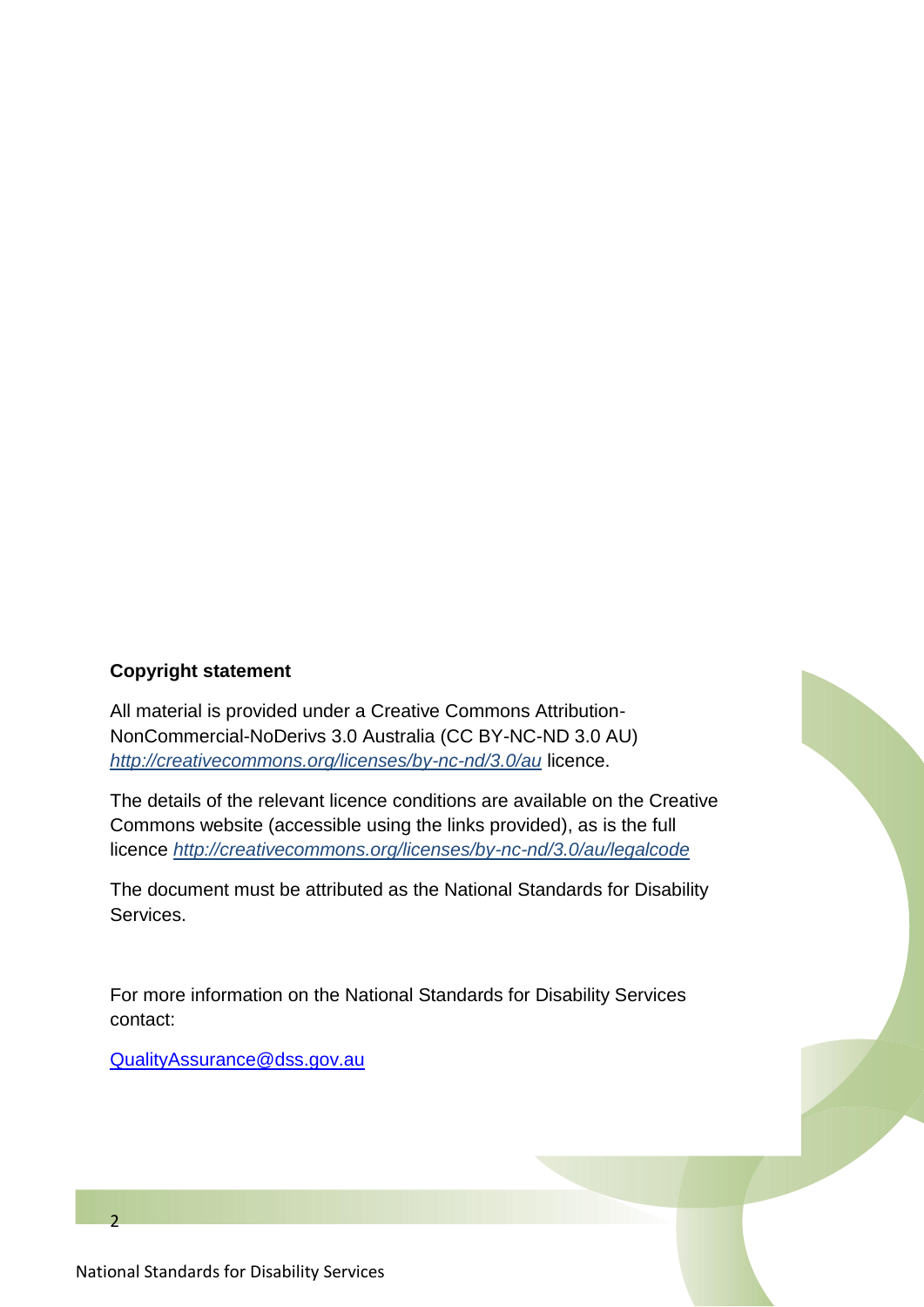# **Contents**

 $\overline{3}$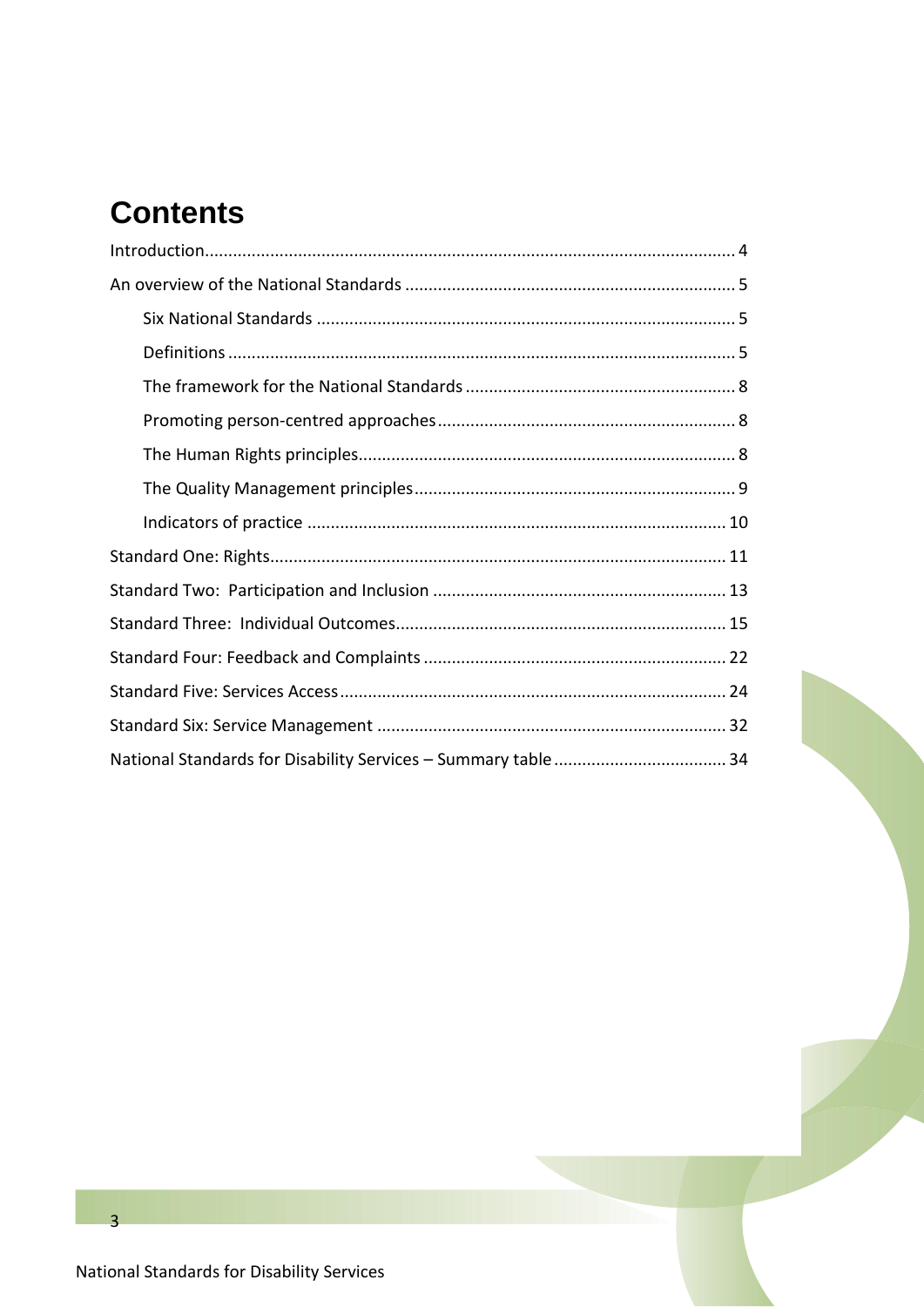## <span id="page-3-0"></span>**Introduction**

The National Standards for Disability Services (National Standards) will help to promote and drive a nationally consistent approach to improving the quality of services. They focus on rights and outcomes for people with disability.

The National Standards were first produced in 1993. They have been revised to reflect current language, philosophies and service models, particularly the move towards individualised supports and person-centred service delivery.

In 2010, people with disability, their family & carers, service providers and advocates provided feedback on the 1993 National Standards with comprehensive consultation led by the Disability Studies and Research Centre of the University of New South Wales. Consultation focused on awareness and use of the standards, language, meaning, relevance and utility.

Based on this feedback, the National Standards were revised with a draft version tested nationally in 2012. People with disability, family, friends & carers, service providers, advocacy organisations and quality bodies informed the development of the revised National Standards.

As well as this version, there is also an Easy English version of the National Standards. There are a number of companion resources including an Evidence Guide, a Conversation Tool and Stories to support awareness and application of the National Standards. In time, additional resources will be developed.

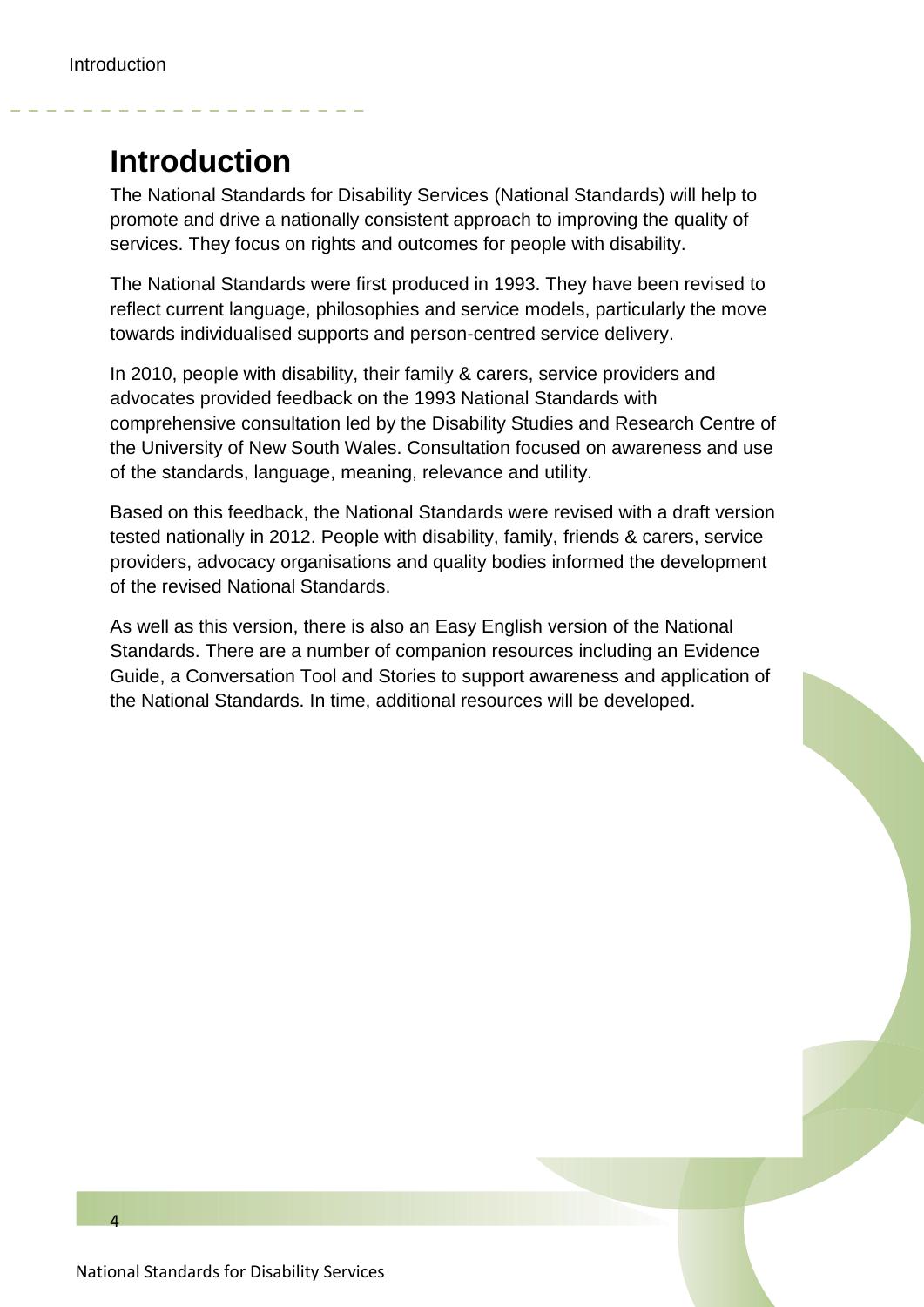## <span id="page-4-0"></span>**An overview of the National Standards**

#### <span id="page-4-1"></span>**Six National Standards**

There are six National Standards that apply to disability service providers.

- 1. **Rights**: The service promotes individual rights to freedom of expression, self-determination and decision-making and actively prevents abuse, harm, neglect and violence.
- 2. **Participation and Inclusion**: The service works with individuals and families, friends and carers to promote opportunities for meaningful participation and active inclusion in society.
- 3. **Individual Outcomes**: Services and supports are assessed, planned, delivered and reviewed to build on individual strengths and enable individuals to reach their goals.
- 4. **Feedback and Complaints**: Regular feedback is sought and used to inform individual and organisation-wide service reviews and improvement.
- 5. **Service Access**: The service manages access, commencement and leaving a service in a transparent, fair, equal and responsive way.
- 6. **Service Management**: The service has effective and accountable service management and leadership to maximise outcomes for individuals.

### <span id="page-4-2"></span>**Definitions**

This section lists a number of common terms and describes how they are used within the National Standards.

**Continuous improvement** – the term 'continuous improvement' describes the ongoing effort of an organisation to improve services, systems, processes or products to maximise benefits for its clients. The process of continuous improvement relies on evidence-based information to support the organisation's success in achieving its goals and outcomes. This also means adapting to changing needs of the community or people using services.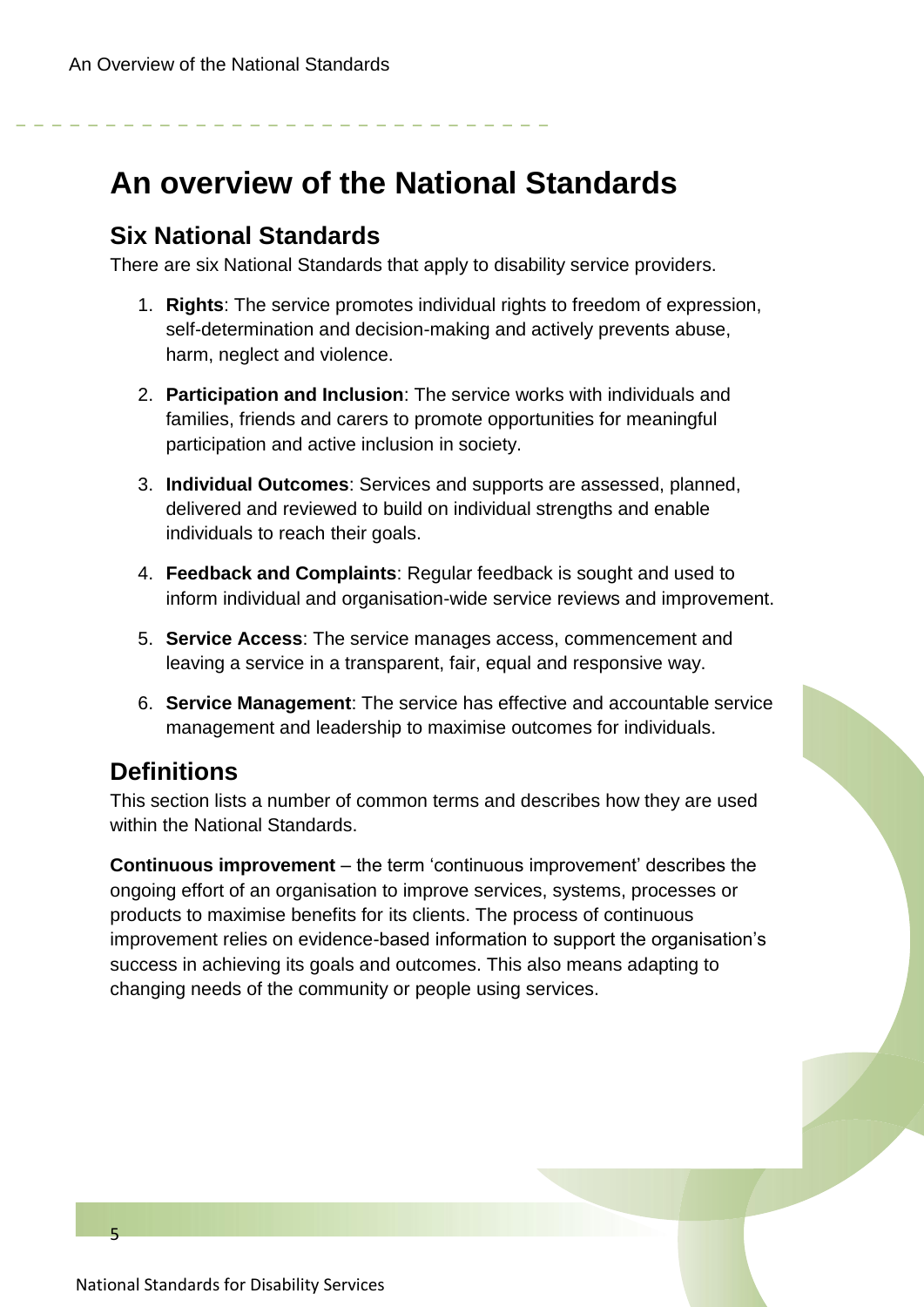**Cultural competency** – the term 'cultural competency' describes individuals and organisations with a set of behaviours, attitudes, knowledge, skills, practices and processes which enable effective work in cross-cultural settings. It is more than cultural awareness. It means that individuals and organisations are proactive, rather than responsive, regarding cultural diversity to ensure effective and relevant service delivery or supports.

**Dignity of risk** – the term 'dignity of risk' promotes each person's autonomy and self-determination to make their own choices, including the choice to take some risks in life.

**Family, friends and carers** – the term 'family, friends and carers' recognises the importance of connection with family and friends, as well as the caring roles played by family, friends and carers. The word 'family' is inclusive of partners or significant others as well as parents, siblings, children and other family members.

**Individual** – the term 'individual' is used to describe the person who uses a service or support. This is primarily people with disability who use a service or support. The word 'individual' may also mean a family member or carer, for example, in the case of people using respite services. 'Individual' is used instead of words such as 'consumer', 'client' or 'service user'.

**Outcomes** – the term 'outcomes' describes the impact or result of a service or support, such as an improvement in an individual's wellbeing. 'Outcomes' can be distinguished from 'outputs'. Outputs describe the delivery of services or supports, such as the provision of training. Outcomes can be short-term (such as an individual being involved in service planning) through to long-term (such as an individual finding employment after completing a course).

**Minimal restriction** – the term 'minimal restriction' or 'minimal intervention' recognises any restrictions on choice and control should be minimal and evidence based. Clear information should be provided to people with disability, their families and carers so that restrictions are transparent and easily understood.

**People with disability** – it is recognised that not all people with disability use services and supports and so the term 'people with disability' is used to refer to people with disability in the community generally.

**Person-centred** – the term 'person-centred' describes service and supports that are centred on an individual and their strengths, needs, interests and goals. Person-centred service delivery ensures that people with disability lead and direct the services and supports they use.

National Standards for Disability Services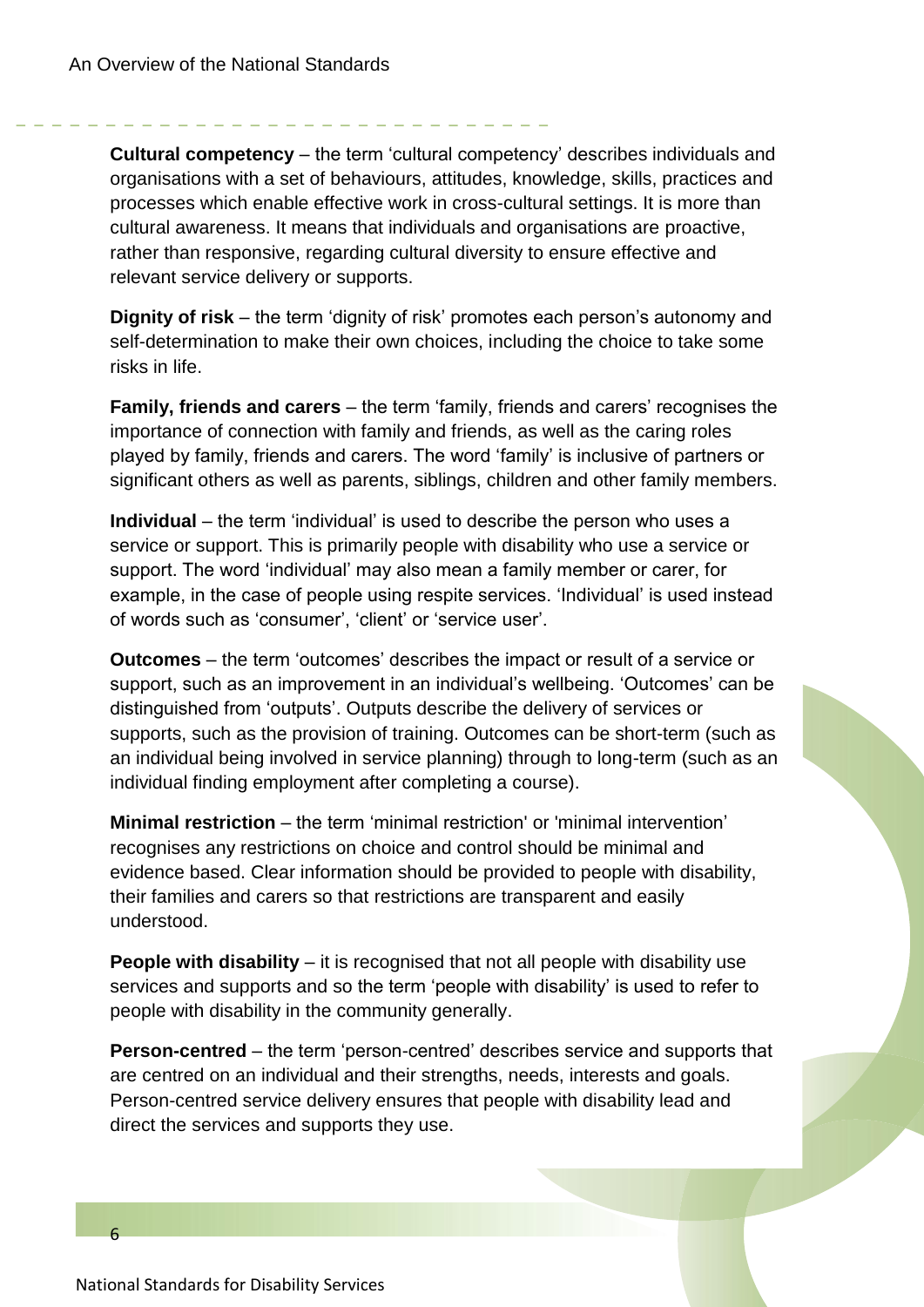**Quality management** – the term 'quality management' describes the systems and processes an organisation has in place to monitor, review, plan, control and ensure quality of services, supports or products.

**Reflection** – the term 'reflection' refers to activities that individuals, teams and organisations undertake to learn from practice and action. This can be undertaken formally or informally as part of professional development or quality management.

**Service and supports** – the term 'service and supports' describes the distinction between 'services' (such as specialist and mainstream service delivery) and 'supports' (which are other measures that a person may use to live a full life such as brokering and mentoring). For simplicity, the National Standards refer to disability organisations, organisations and agencies as 'service providers'. An individual may use more than one service provider.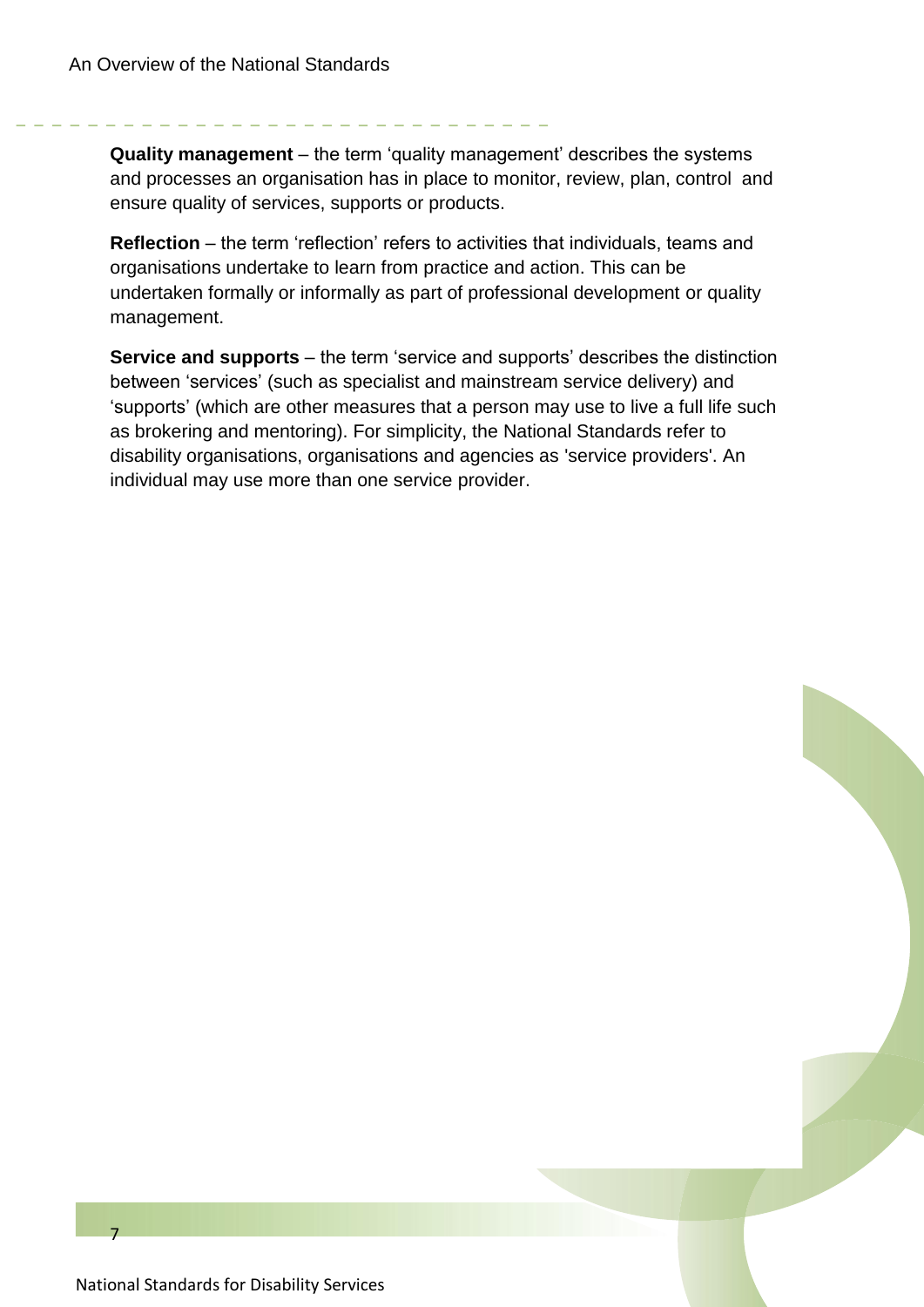#### <span id="page-7-0"></span>**The framework for the National Standards**

This section describes the framework for the National Standards which promotes person-centred approaches and is based on principles related to Human Rights and Quality Management.

#### <span id="page-7-1"></span>**Promoting person-centred approaches**

The National Standards reflect the move towards person-centred approaches whereby people with disability are at the centre of planning and delivery. As outlined by the Productivity Commission in its report on *[Disability Care and](http://www.pc.gov.au/projects/inquiry/disability-support/report)  [Support](http://www.pc.gov.au/projects/inquiry/disability-support/report)* "The intention of person-centred approaches is to maximise, as much as reasonably possible, the capacity for people with disabilities to take control of their lives."

Person-centred approaches ensure that individuals are in the centre of service design, planning, delivery and review. Individuals shape and direct service and support arrangements to suit their strengths, needs and goals with the support of families, friends, carers and advocates.

#### <span id="page-7-2"></span>**The Human Rights principles**

Australia has agreed to uphold human rights set out in a number of international treaties and declarations, including the *[Convention on the Rights of Persons with](http://www.un.org/disabilities/convention/conventionfull.shtml)  [Disabilities](http://www.un.org/disabilities/convention/conventionfull.shtml)*. The National Standards draw on these and in particular the principles within the *Convention on Rights of Persons with Disabilities*, which was developed by the United Nations.

An additional principle has been added to strengthen the focus on partnerships, consistent with the [National Disability Strategy.](http://www.fahcsia.gov.au/our-responsibilities/disability-and-carers/publications-articles/policy-research/national-disability-strategy-2010-2020) This emphasises the importance of people with disability participating in decisions that affect their lives along with family, friends, carers and advocates. The National Disability Strategy promotes active participation in decision making to safeguard and advance the human rights, wellbeing and interests of people with disability.

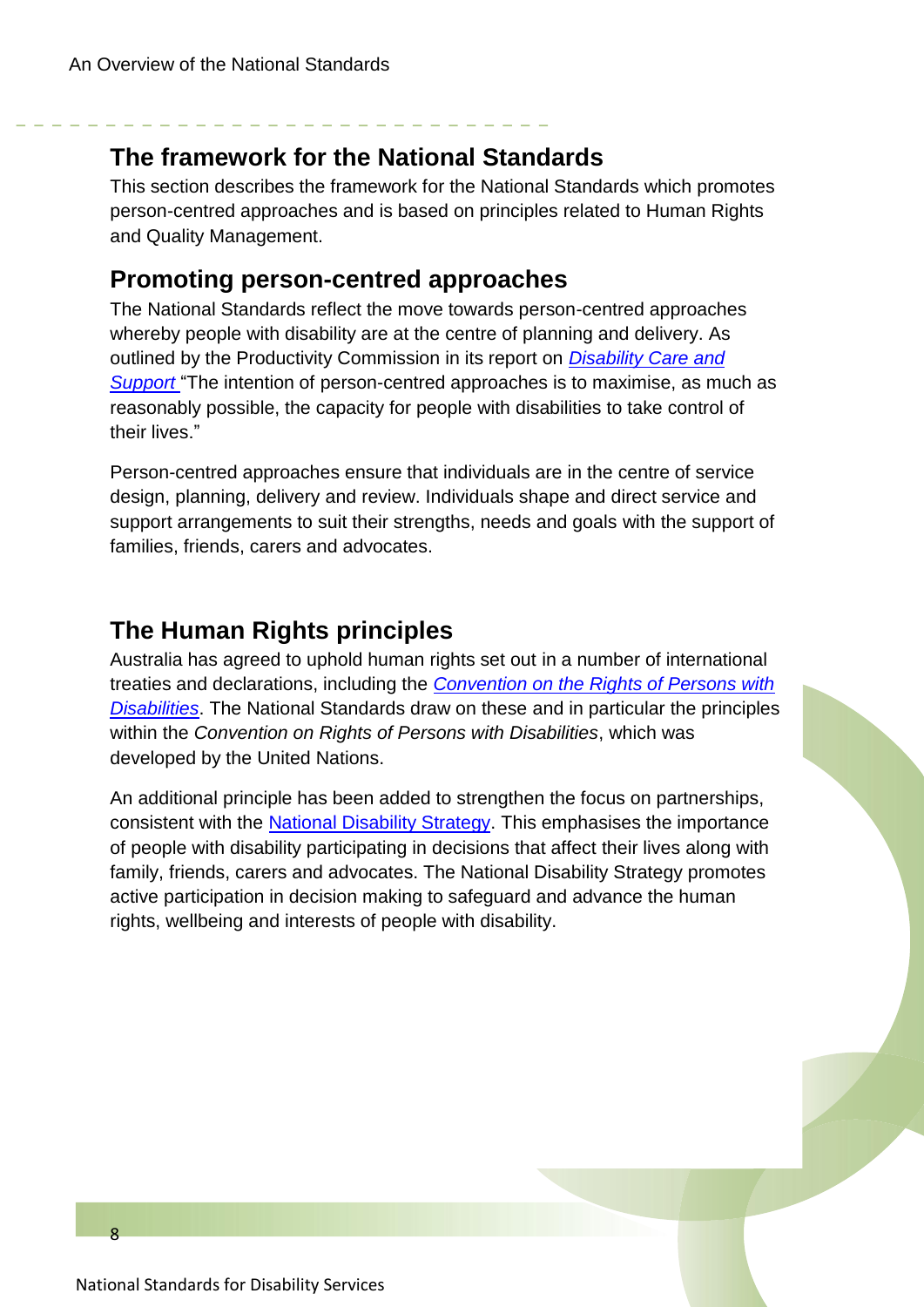The Human Rights principles are:

- respect for the inherent dignity, independence of persons and individual autonomy, including the freedom to make one's own choices;
- non-discrimination;
- full and effective participation and inclusion in society;
- respect for difference and acceptance of persons with disabilities as part of human diversity and humanity;
- equality of opportunity;
- accessibility;
- equality between men and women;
- respect for the evolving capacities of children with disability and respect for the right of children with disability to preserve their identities; and
- active partnerships between services and people with disability, and where appropriate, their families, friends, carers and/or advocates.

#### <span id="page-8-0"></span>**The Quality Management principles**

These principles describe core features of a service focused on quality for people with disability. The principles emphasise the involvement of people with disability, as well as family, friends, carers and advocates in monitoring and reviewing services and supports. They also emphasise taking a long-term view of how the service or support contributes to the person's life.

The Quality Management principles are:

- focus on outcomes for people who use services and supports;
- provide leadership;
- involve individuals and staff;
- use a process approach;
- take a systems approach;
- encourage continuous improvement;
- make evidence-informed decisions; and
- engage in collaborative partnerships.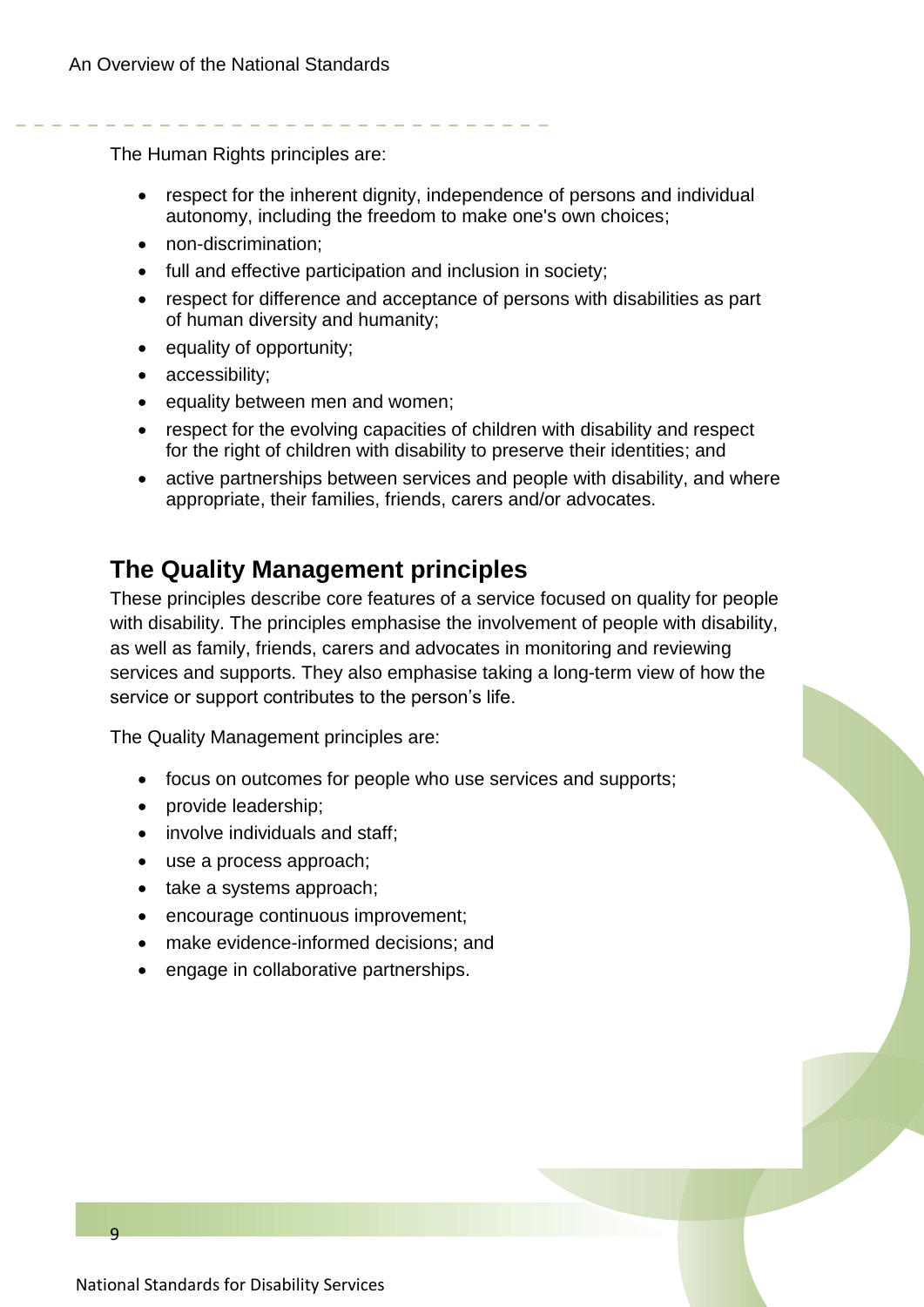Each standard is made up of the same basic elements.

#### **Rights for people**

This is a new element of the National Standards. It highlights individual rights that each standard promotes or supports. This reinforces the Human Rights principles which cover all the standards.

#### **Outcomes for people**

This is a new element of the National Standards. It describes what an individual using disability services or supports should experience through the effective achievement of each particular standard.

#### **Standards for service**

The Standards for service give an introductory statement of the requirements involved for services to achieve each standard.

#### <span id="page-9-0"></span>**Indicators of practice**

The Indicators of practice provide guidance on the activities and ways of working that should be in place to support the standard. They describe what services need to do in order to meet each standard and what individuals, family and carers can expect. The *National Standards for Disability Services Evidence Guide* includes examples of evidence that services may use to assess whether and how they are meeting each standard.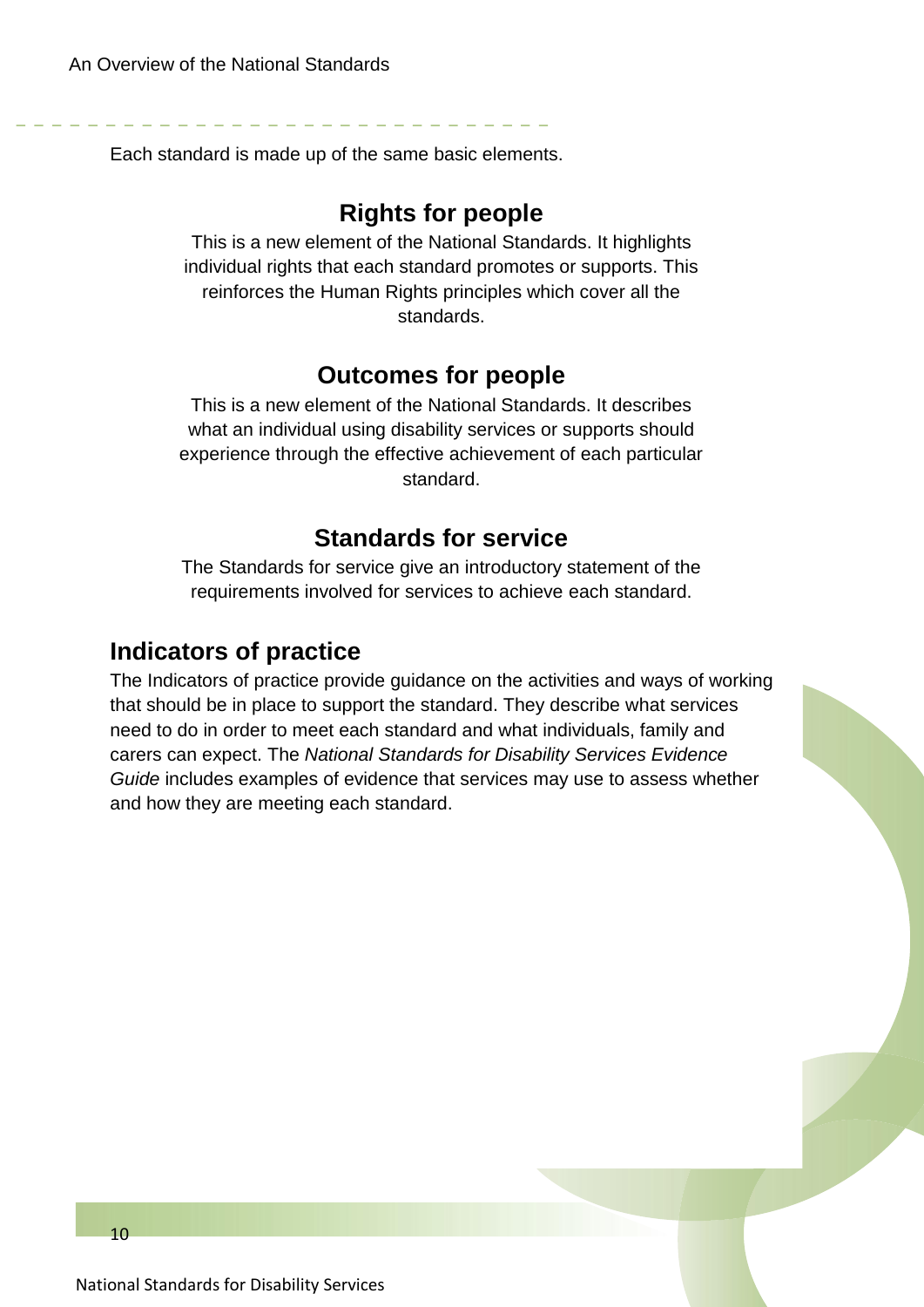## <span id="page-10-0"></span>**Standard One:**

## **Rights**

The intent of this standard is to promote ethical, respectful and safe service delivery which meets, if not exceeds, legislative requirements and achieves positive outcomes for people with disability. The Human Rights principles are relevant across all the standards and each standard supports the achievement of basic rights. This standard has a focus on particular rights such as selfdetermination, choice, privacy and freedom from discrimination.

The standard recognises people's inherent right to freedom of expression and the right to make decisions about and exercise control over their own lives. It reinforces the fundamental right of people with disability to have respect and dignity. This includes the dignity of risk - the right to choose to take some risks in life.

The standard acknowledges the risks of harm, neglect, abuse or violence which some people with disability may face when using services or supports. The standard highlights the roles for services and supports, families, friends, carers and advocates in reducing these risks. The standard promotes individual rights and individual and service responsibility.

The standard emphasises the importance of:

- dignity and respect;
- freedom of expression;
- self-determination;
- choice and control;
- confidentiality and privacy;
- freedom from discrimination, exploitation, abuse, harm, neglect and violence;
- the role of families, friends, carers and advocates in the safeguarding of rights; and
- comprehensive systems to prevent or promptly respond to any breaches of rights.

11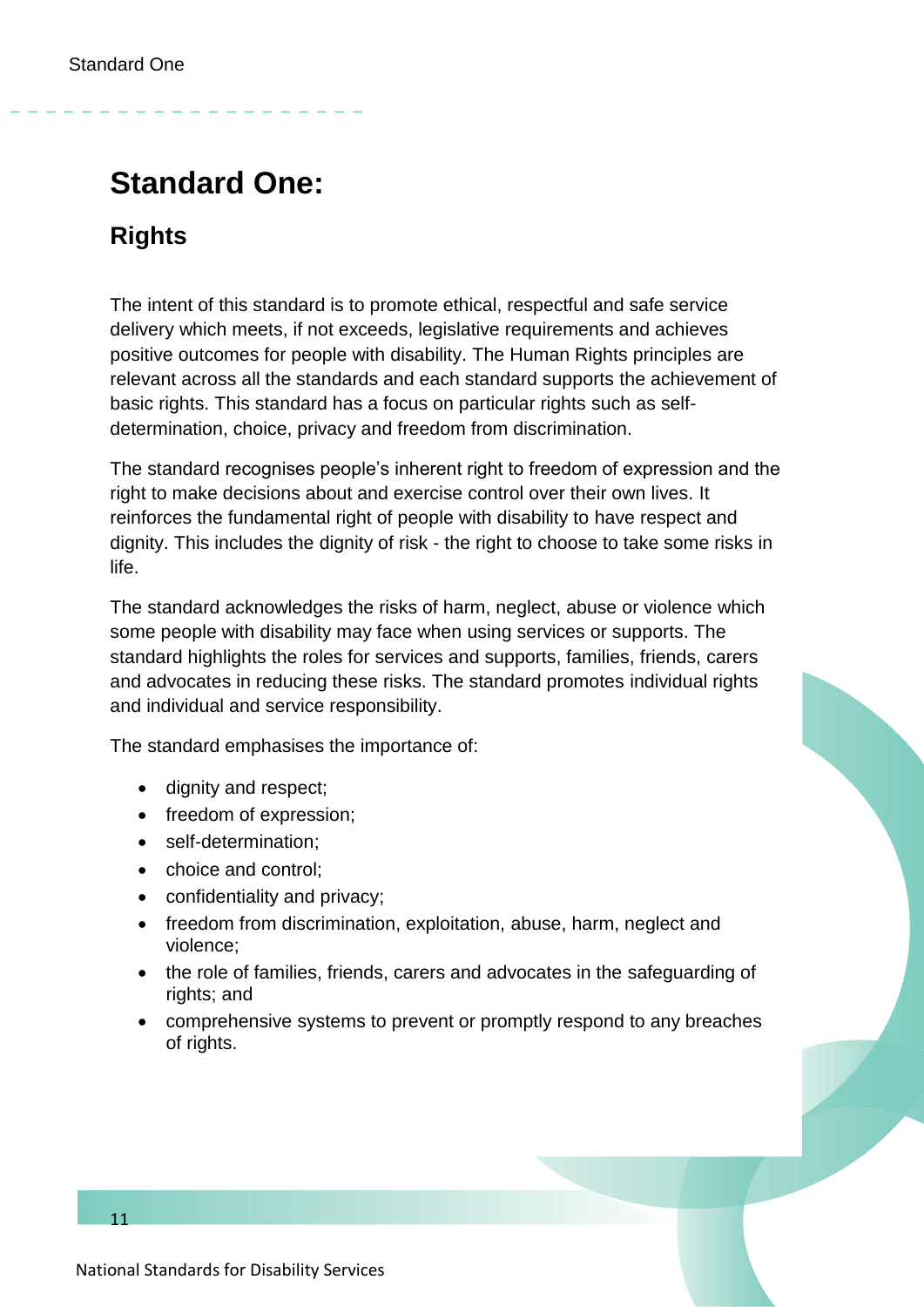#### **Rights for people**

I have the right to exercise control and choice when I use services or supports. I also have the right to dignity of risk and to be free from discrimination or harm.

#### **Outcome for people**

I can make choices about the services and supports I use, and how I use them. When I use a service or support, I am respected and safe.

#### **Standard for service**

The service promotes individual rights to freedom of expression, self-determination and decision-making and actively prevents abuse, harm, neglect and violence.

| <b>Indicators of practice</b> |                                                                                                                                                                                                                                                                                   |  |  |  |
|-------------------------------|-----------------------------------------------------------------------------------------------------------------------------------------------------------------------------------------------------------------------------------------------------------------------------------|--|--|--|
| 1:1                           | The service, its staff and its volunteers treat individuals with dignity and<br>respect.                                                                                                                                                                                          |  |  |  |
| 1:2                           | The service, its staff and its volunteers recognise and promote individual<br>freedom of expression.                                                                                                                                                                              |  |  |  |
| 1:3                           | The service supports active decision-making and individual choice including<br>the timely provision of information in appropriate formats to support<br>individuals, families, friends and carers to make informed decisions and<br>understand their rights and responsibilities. |  |  |  |
| 1:4                           | The service provides support strategies that are based on the minimal<br>restrictive options and are contemporary, evidence-based, transparent and<br>capable of review.                                                                                                          |  |  |  |
| 1:5                           | The service has preventative measures in place to ensure that individuals<br>are free from discrimination, exploitation, abuse, harm, neglect and<br>violence.                                                                                                                    |  |  |  |
| 1:6                           | The service addresses any breach of rights promptly and systemically to<br>ensure opportunities for improvement are captured.                                                                                                                                                     |  |  |  |
| 1:7                           | The service supports individuals with information and, if needed, access to<br>legal advice and/or advocacy.                                                                                                                                                                      |  |  |  |
| 1:8                           | The service recognises the role of families, friends, carers and advocates in<br>safeguarding and upholding the rights of people with disability.                                                                                                                                 |  |  |  |
| 1:9                           | The service keeps personal information confidential and private.                                                                                                                                                                                                                  |  |  |  |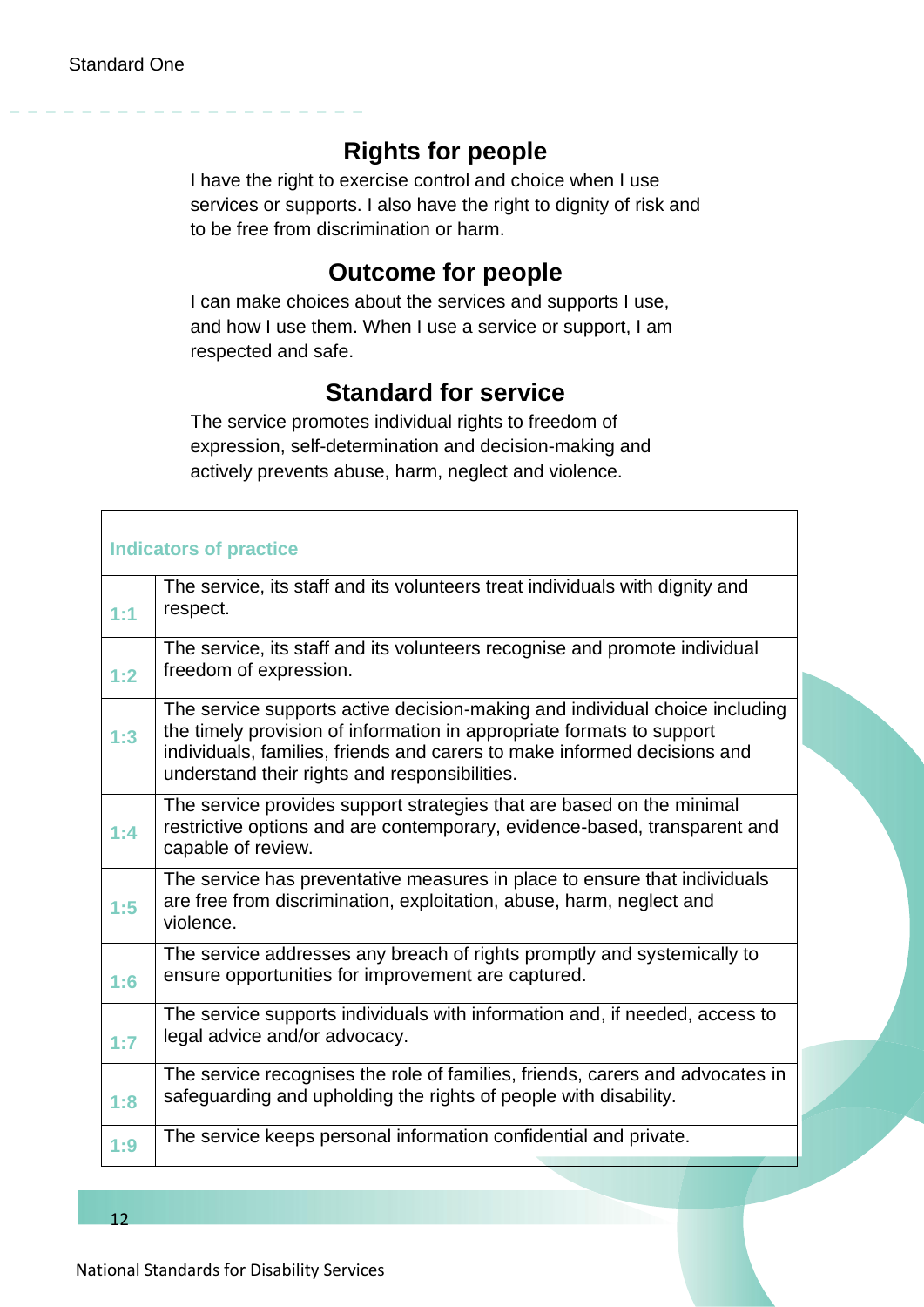## <span id="page-12-0"></span>**Standard Two:**

#### **Participation and Inclusion**

The intent of this standard is to promote the connection of people with disability with their families, friends and chosen communities. It also requires that services work together with individuals to enable their genuine participation and inclusion.

This standard recognises the role that services can play in enabling the contribution and inclusion of people with disability and their valued participation in the community including work and learning. In meeting this standard, services will actively support and encourage individuals to connect with family and friends and to feel included in their chosen communities. This should be based on an individual's interests, identity, heritage and aspirations. Importantly, the focus on 'valued role' needs to be one of the individual's choosing. Services will also work with the wider community to promote participation and inclusion.

The standard emphasises the importance of:

- promoting a valued role for people with disability in public and private life;
- connection to family, friends and chosen communities;
- economic and community participation and associated benefits to the individual and the broader community;
- participation based on an individual's interests, identity, heritage, preferences, goals and aspirations (which may change over time); and
- the role of family, friends, carers, advocates and other organisations in promoting participation and inclusion.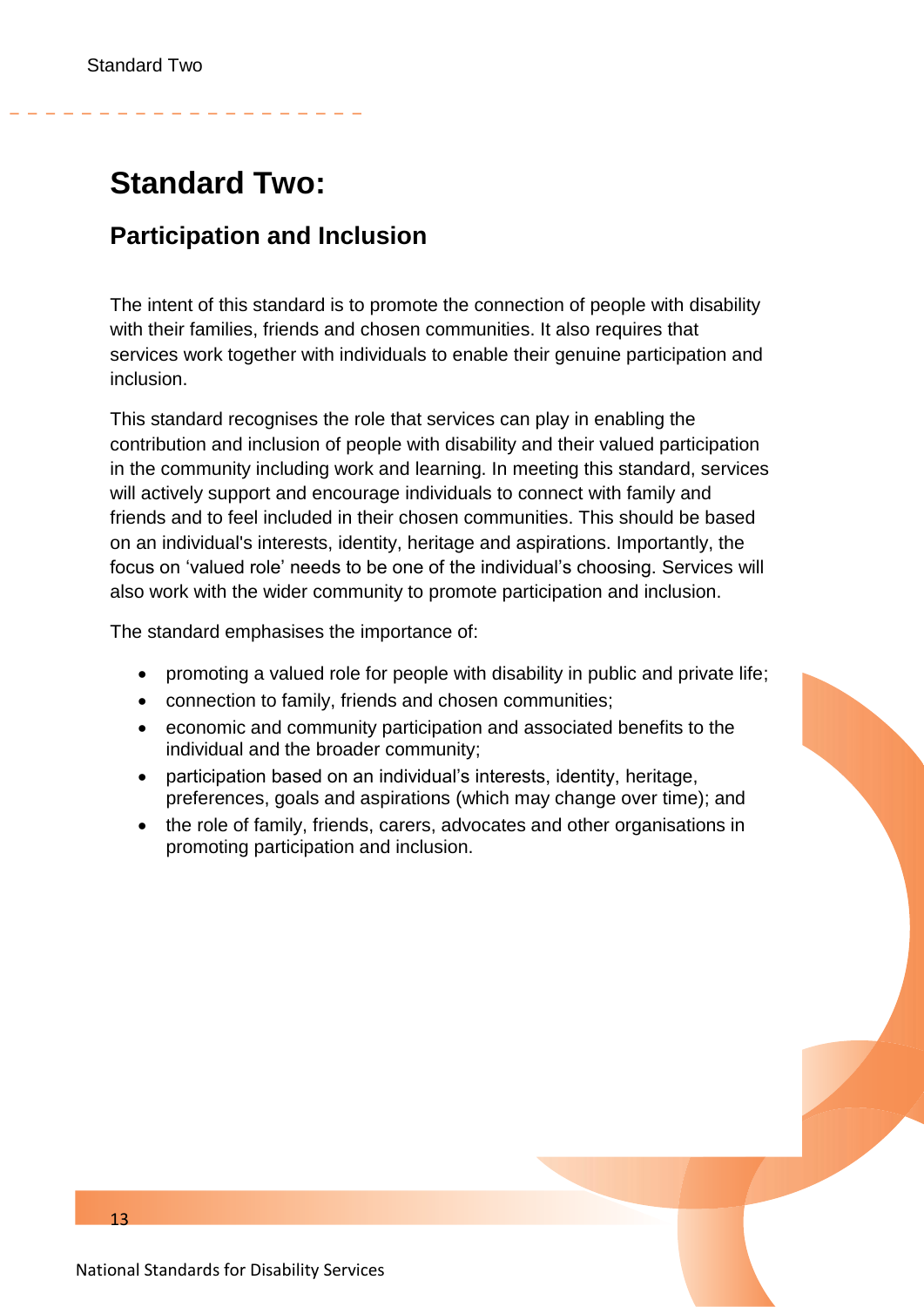#### **Rights for people**

I have the right to participate in my chosen community. I also have the right to decide how I have contact with family, friends and community.

#### **Outcome for people**

I follow my interests, with the support of my services, family, friends, carers or advocates.

#### **Standard for service**

The service works with individuals and families, friends and carers to promote opportunities for meaningful participation and active inclusion in society.

| <b>Indicators of practice</b> |                                                                                                                                                                           |  |  |
|-------------------------------|---------------------------------------------------------------------------------------------------------------------------------------------------------------------------|--|--|
| 2:1                           | The service actively promotes a valued role for people with disability, of<br>their own choosing.                                                                         |  |  |
| 2:2                           | The service works together with individuals to connect to family, friends<br>and their chosen communities.                                                                |  |  |
| 2:3                           | Staff understand, respect and facilitate individual interests and<br>preferences, in relation to work, learning, social activities and community<br>connection over time. |  |  |
| 2:4                           | Where appropriate, the service works with an individual's family, friends,<br>carer or advocate to promote community connection, inclusion and<br>participation.          |  |  |
| 2:5                           | The service works in partnership with other organisations and community<br>members to support individuals to actively participate in their community.                     |  |  |
| 2:6                           | The service uses strategies that promote community and cultural<br>connection for Aboriginal and Torres Strait Islander people.                                           |  |  |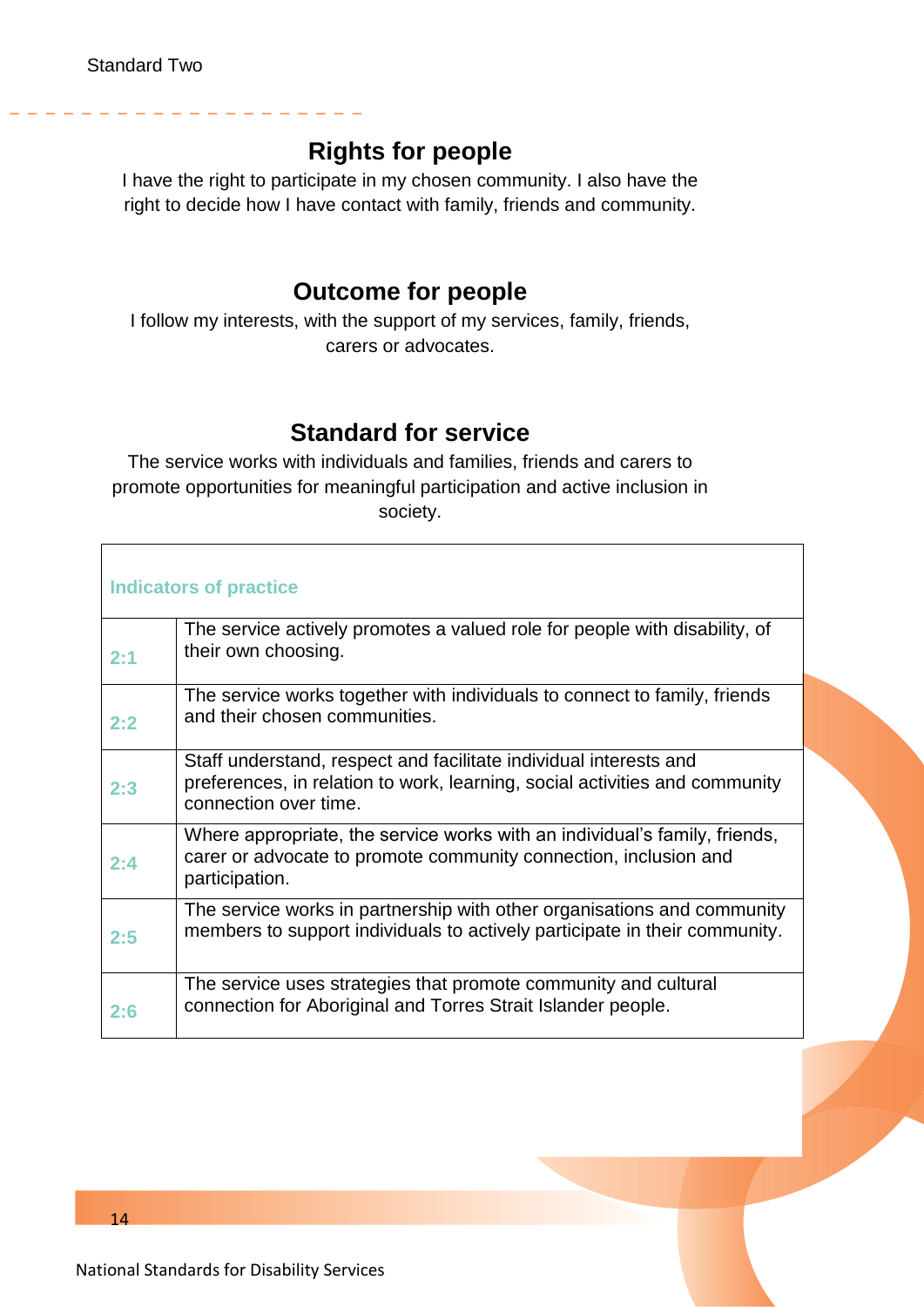## <span id="page-14-0"></span>**Standard Three:**

#### **Individual Outcomes**

The intent of this standard is to promote person-centred approaches to service delivery whereby individuals lead and direct their services and supports.

Services used by people with disability are expected to be flexible and tailored to each individual's strengths and needs and deliver positive outcomes. This includes an individual's disability as well as the need for service providers to competently recognise and respond to issues related to age, gender, culture, heritage, language, faith, sexual identity, relationship status and other relevant factors.

Achieving individual outcomes requires collaboration between the individual and service provider to ensure active choice and decision-making. This means joint effort based on mutual respect rather than the service making all the decisions. A focus on individual outcomes includes individuals and services working together to review progress against planned and measurable outcomes.

The standard also recognises the potential role, with the individual's consent, of families, friends, carers and advocates in planning, delivery and review. It encourages active dialogue between an individual, their family, friends, carers and/or advocates and a service regarding the nature of the service or supports provided while a focussing on the minimal restrictive options.

The standard emphasises the importance of:

- people with disability leading and directing their supports with support from family, friends, carers and advocates (with consent);
- service planning, implementation and review being based on individual strengths, needs and life goals;
- collaboration and dialogue,
- responsiveness to diversity; and
- options.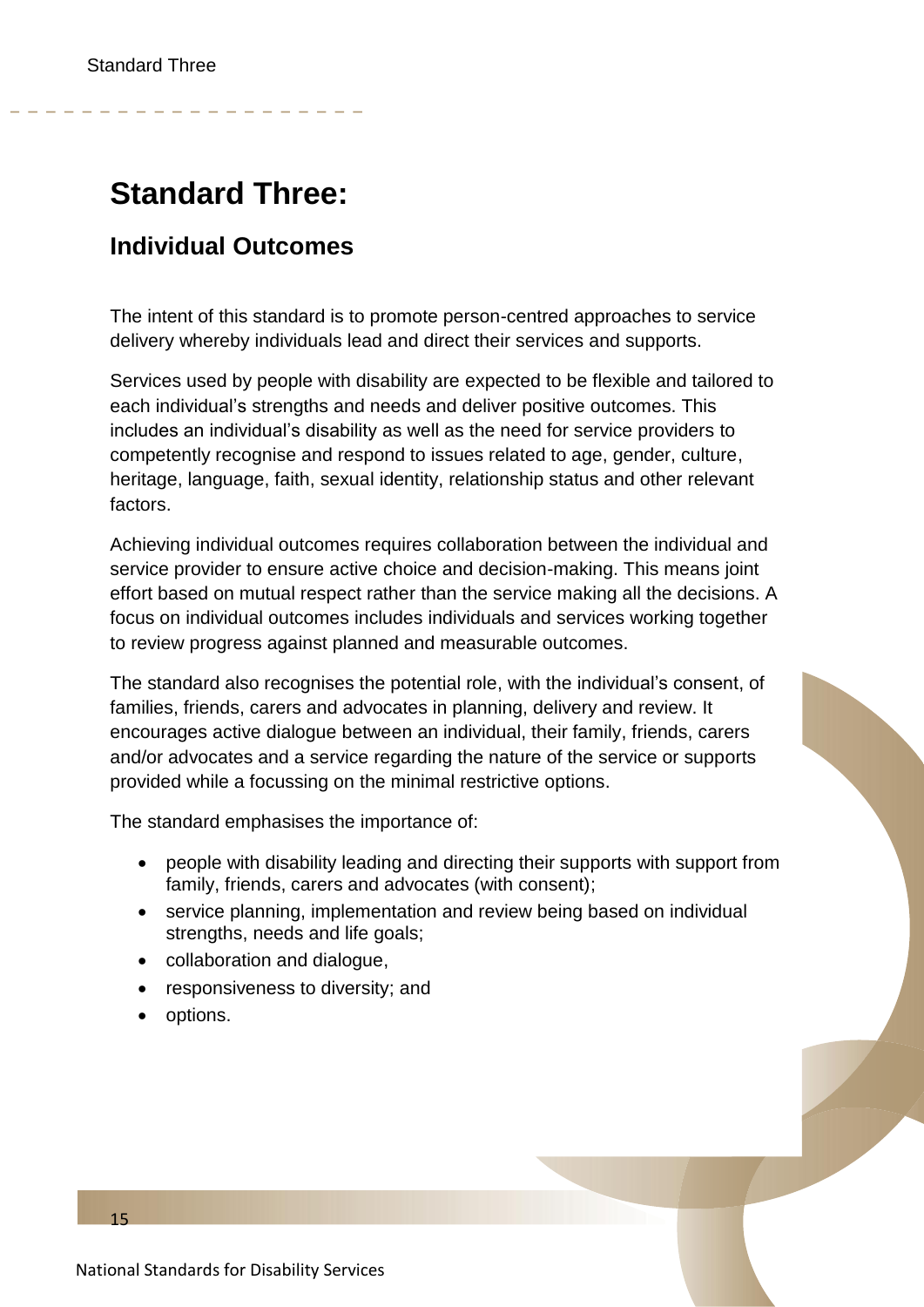#### **Rights for people**

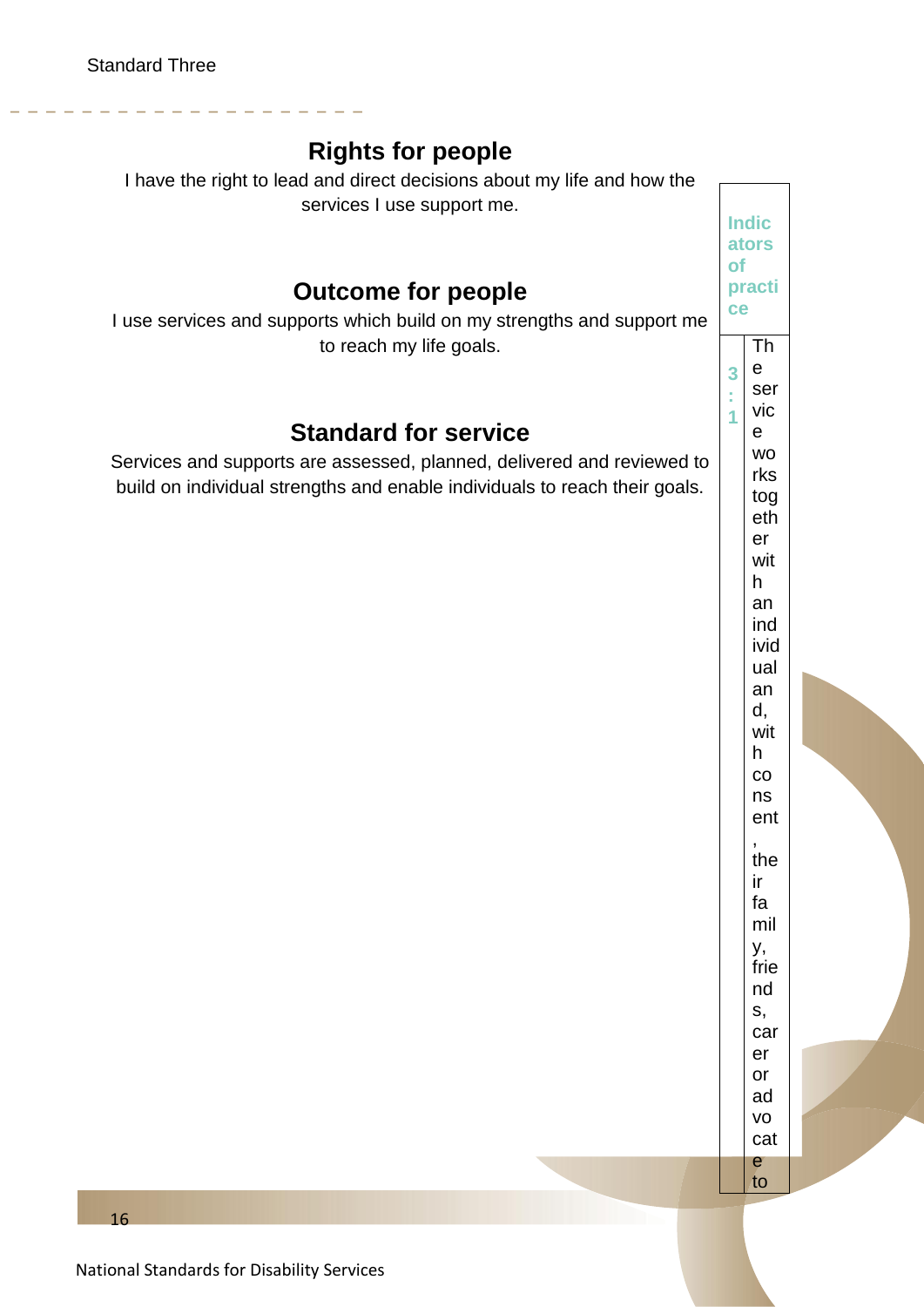$-$ 

ide ntif  $\mathsf{y}$ the ir str  $en$ gth s, ne ed  $\mathsf{s}$ an  $\mathsf{d}$ life go als t.  $\overline{\mathsf{Se}}$ rvi  $\overline{\mathbf{3}}$  $ce$  $\frac{1}{2}$ pla nni ng, pro visi on an  $\mathsf{d}$ rev iew is ba se  $\mathsf{d}$ on ind ivid ual  $ch$ oic  $\mathsf{e}$ an  $\mathsf d$ is un der tak en

National Standards for Disability Services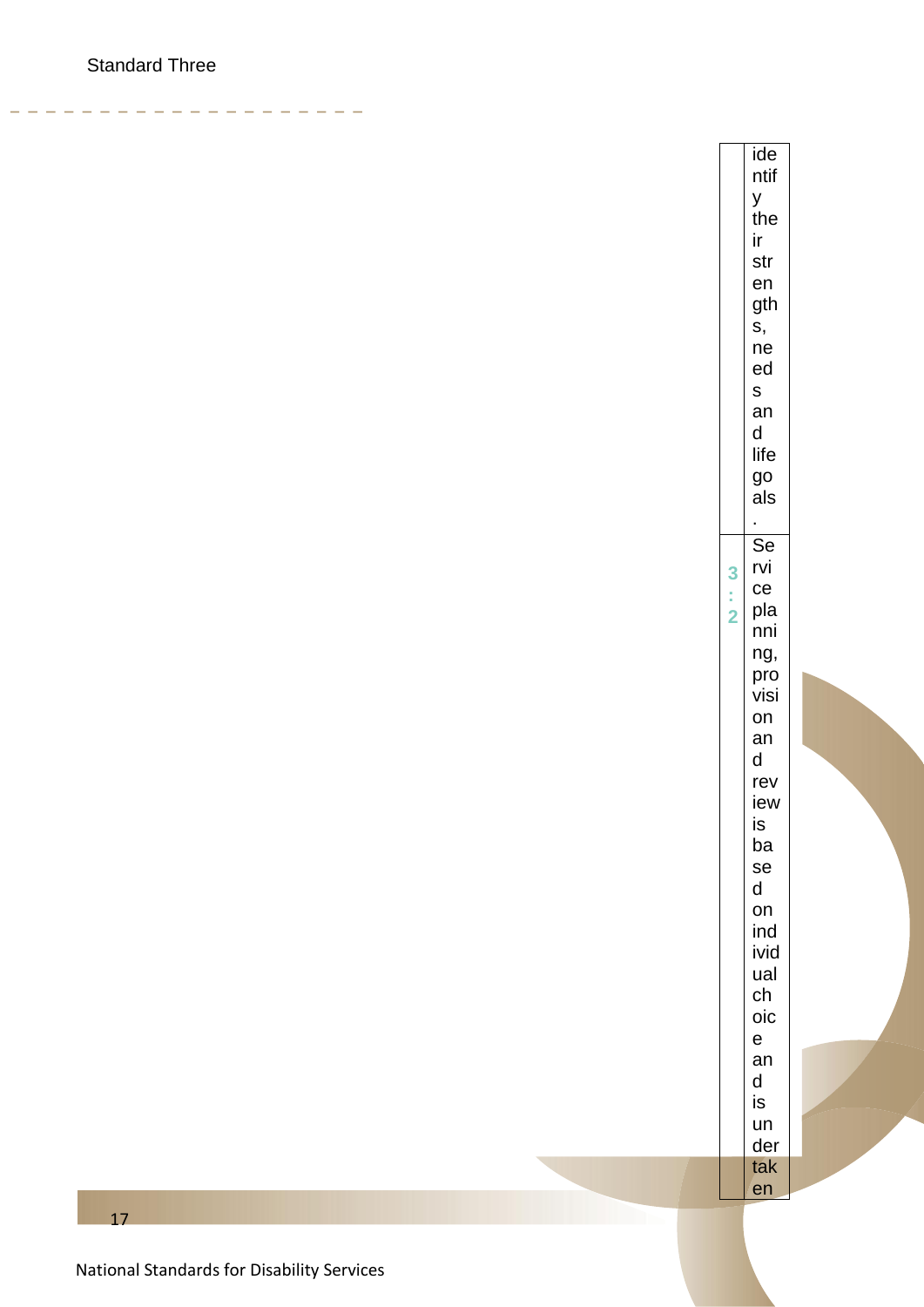$\frac{1}{2} \left( \frac{1}{2} \right) \left( \frac{1}{2} \right) \left( \frac{1}{2} \right) \left( \frac{1}{2} \right)$ 

tog eth  $er$ wit  $h$ an ind ivid ual an  $d,$ wit  $h$  $_{\rm CO}$ ns ent  $\overline{\phantom{a}}$ the ir. fa mil у, frie nd S, car  $er$ or ad VO cat е.  $T<sub>h</sub>$  ${\bf e}$  $\overline{\mathbf{3}}$ ser  $\frac{1}{3}$ vic  $\mathsf{e}% _{t}\left( \mathsf{e}\right)$ pla ns, del ive  $rs$ an  $\mathsf{d}$ reg ula rly rev iew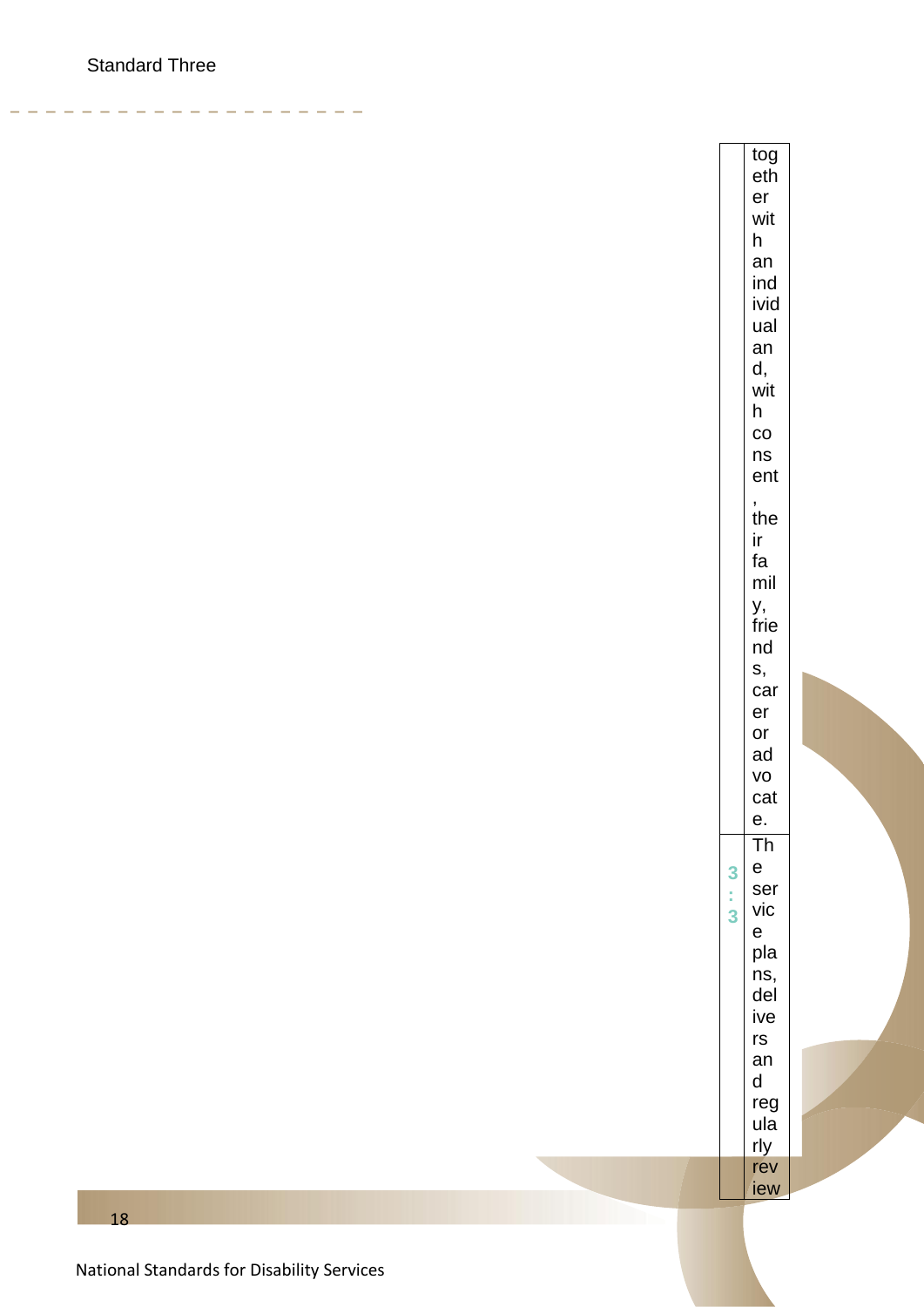$\frac{1}{2} \left( \frac{1}{2} \right) \left( \frac{1}{2} \right) \left( \frac{1}{2} \right) \left( \frac{1}{2} \right)$ 

 $\mathsf{s}$ ser vic  $es$  $or$ su pp ort  $S$ ag ain st me as ura ble life out  $\rm{CO}$ me S. Se rvi 3  $ce$ ł, pla  $\overline{4}$ nni  $ng$ an  $\mathsf{d}$ del ive ry is res po nsi ve to div ers ity incl udi ng dis abi lity, ag e,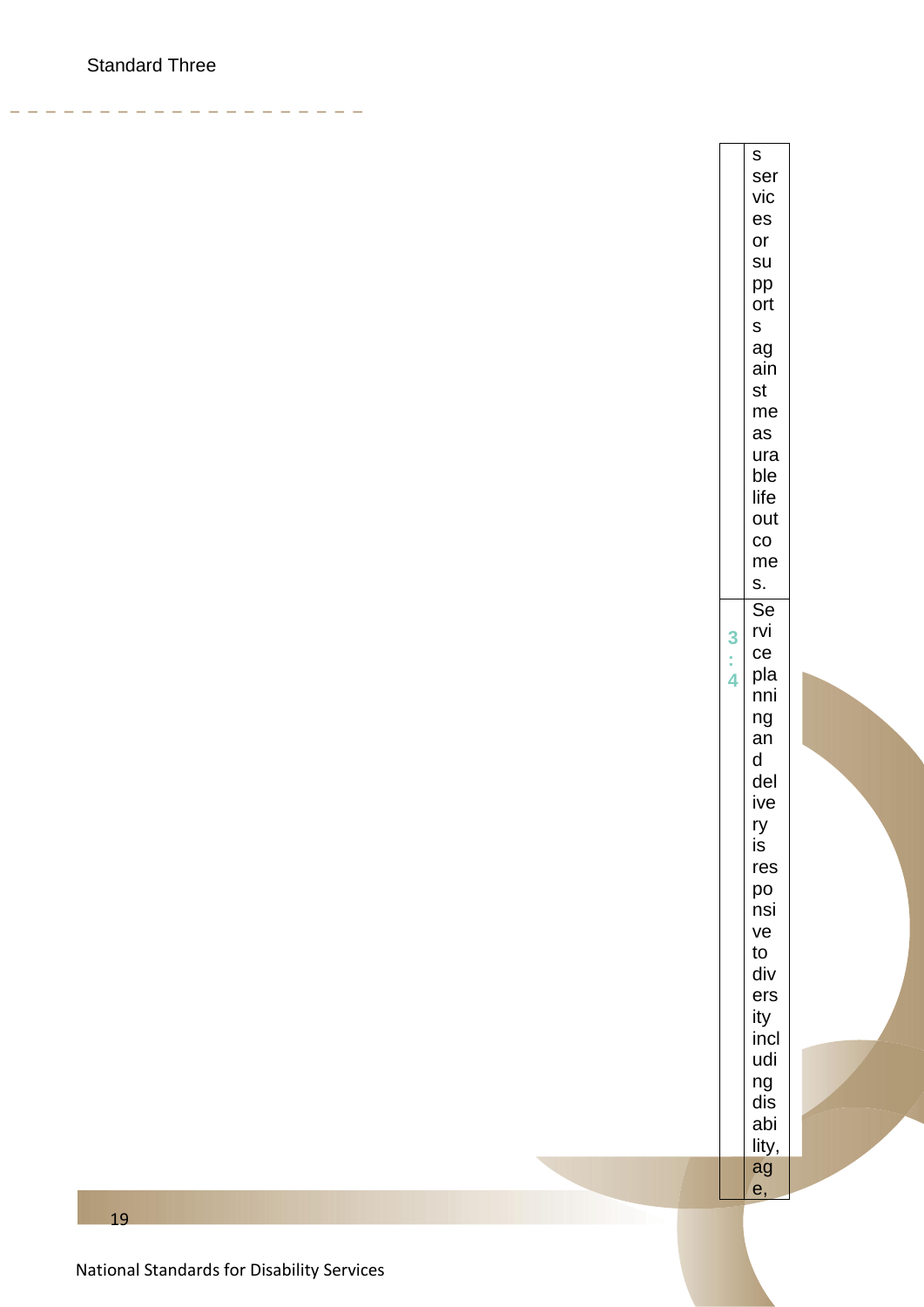$-$ 

ge nd er, cul tur  $e,$ her ita ge, lan gu ag e, fait h, se xu al ide ntit у, rel ati on shi p sta tus  $\mathbf{r}$ an  $\mathsf{d}$ oth  $er$ rel ev ant fac tor S.  $\overline{\text{Th}}$  $\mathsf{e}$  $\overline{\mathbf{3}}$ ser ś, vic 5  $\mathsf{e}$ coll ab ora tes wit

National Standards for Disability Services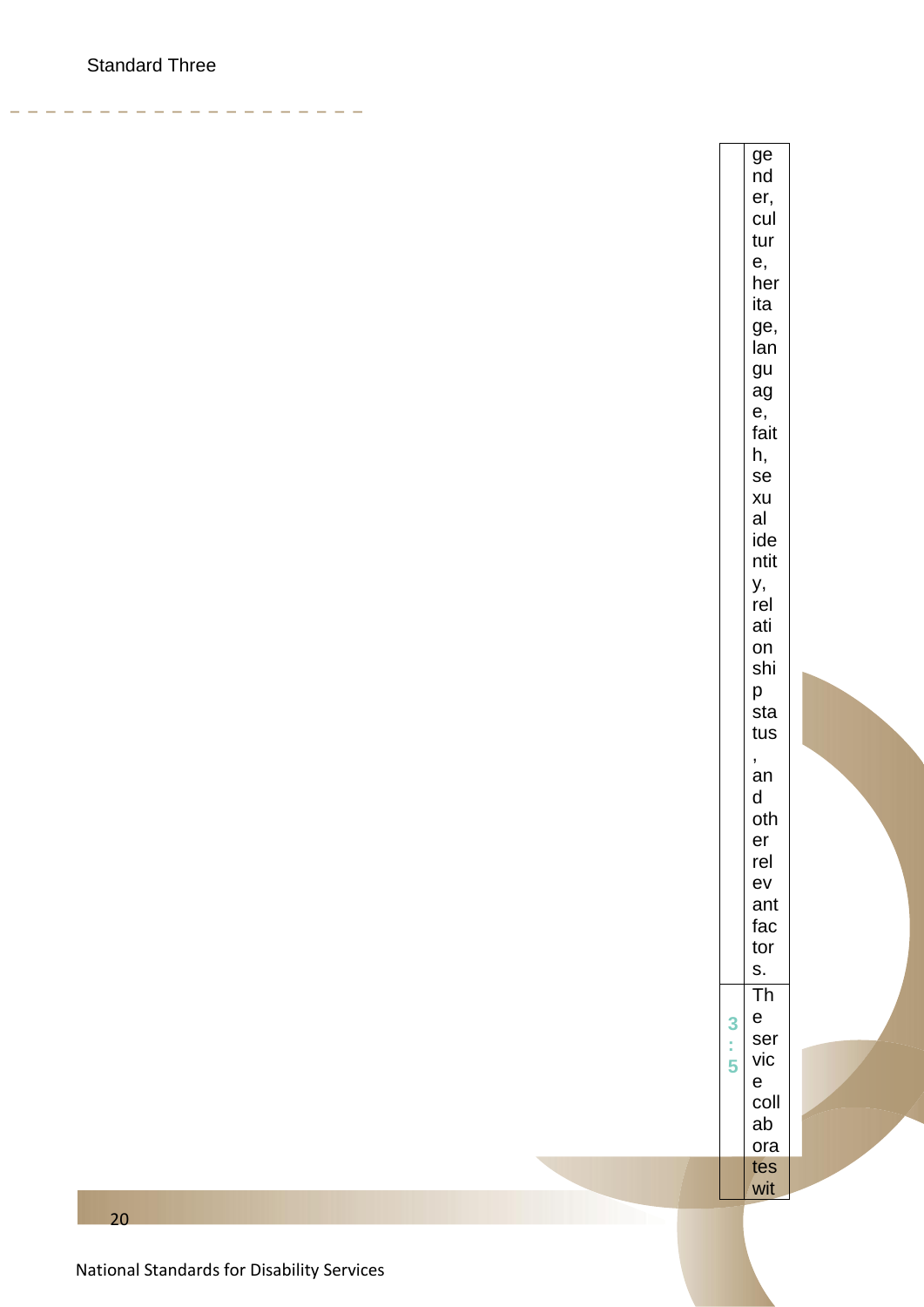$\frac{1}{2} \left( \frac{1}{2} \right) \left( \frac{1}{2} \right) \left( \frac{1}{2} \right) \left( \frac{1}{2} \right)$ 

 $\overline{h}$ oth  $er$ ser vic  $\mathsf{e}$ pro vid ers  $in$ pla nni  $ng$ ser vic  $\mathsf{e}$ del ive ry an d to su pp ort int ern al  $ca$ pa city to res po nd  $to$ div ers  $\mathsf{e}$  $ne$ ed S.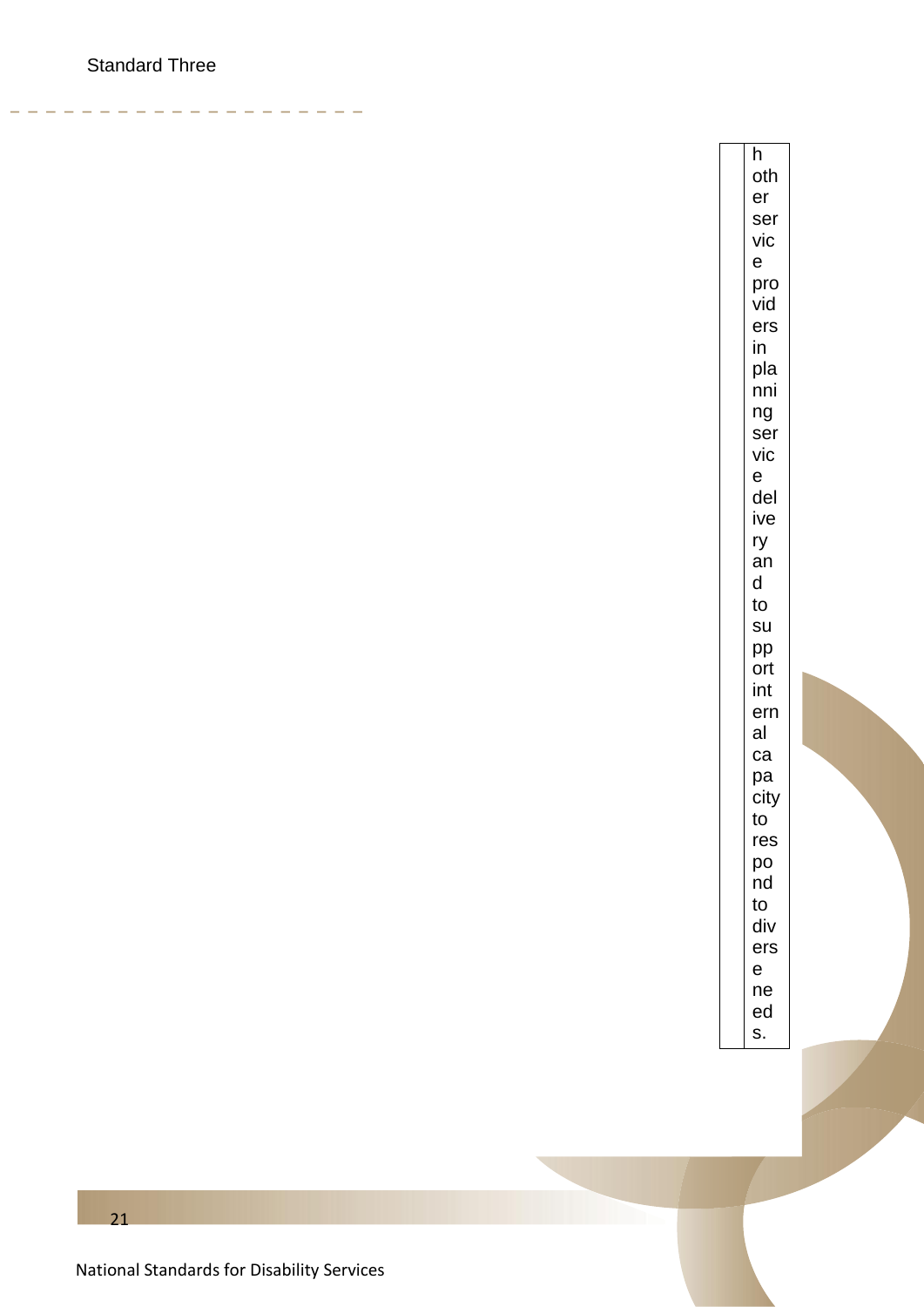## <span id="page-21-0"></span>**Standard Four:**

#### **Feedback and Complaints**

The intent of this standard is to ensure that both positive and negative feedback, complaints and disputes are effectively handled and seen as opportunities for improvement. To meet this standard, service providers are required to have clearly communicated and effective systems in place to address and resolve issues raised by individuals, families, friends, carers and advocates.

This standard recognises that robust and timely feedback, including compliments and complaints, is a key driver for continuous improvement. Services should have a range of opportunities to seek feedback from individuals ranging from day to day feedback, formal consultation & engagement, regular satisfaction surveys or consumer groups.

In addition, this standard recognises that people need to feel safe to make a complaint or provide negative feedback. This includes being able to access independent mechanisms for complaints, appeals or disputes without fear of adverse consequences or loss of service. The standard also includes being able to have access to advocates and independent information, support, advice and representation.

The standard emphasises the importance of:

- clear and regular communication about how to provide feedback including how to make a complaint;
- the use of feedback and complaints to continuously drive service improvements;
- regular, proactive and inclusive feedback systems;
- effective complaints management and resolution;
- transparent dispute management; and
- access to independent information, support, advice and representation to ensure people are able to provide feedback or make a complaint.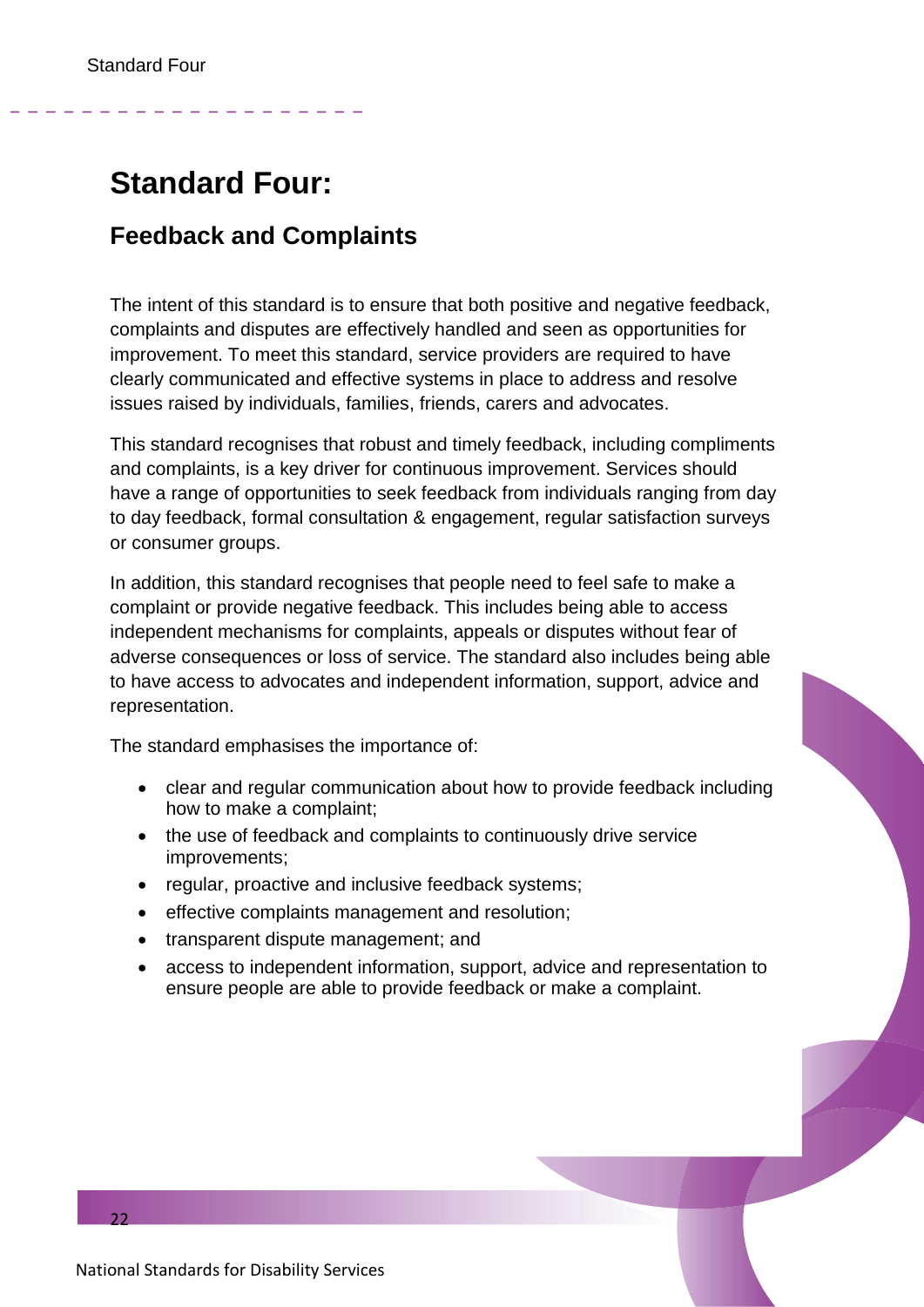#### **Rights for people**

I have the right and freedom to give positive and negative feedback about all aspects of my supports and services and expect to see improvements as a result. I also have the right to independent advice and support to provide feedback or make a complaint when I need it.

#### **Outcome for people**

I have a range of ways to speak up about my supports and services and play an active role in working out how things will improve. I know how to to access independent support and advice when providing feedback or

#### **Standard for service**

Regular feedback is sought and used to inform individual and organisation-wide service reviews and improvement.

| <b>Indicators of practice</b> |                                                                                                                                                                                                                 |  |  |  |
|-------------------------------|-----------------------------------------------------------------------------------------------------------------------------------------------------------------------------------------------------------------|--|--|--|
| 4:1                           | Individuals, families, friends, carers and advocates are actively<br>supported to provide feedback, make a complaint or resolve a dispute<br>without fear of adverse consequences.                              |  |  |  |
| 4:2                           | Feedback mechanisms including complaints resolution, and how to<br>access independent support, advice & representation are clearly<br>communicated to individuals, families, friends, carers and advocates.     |  |  |  |
| 4:3                           | Complaints are resolved together with the individual, family, friends,<br>carer or advocate in a proactive and timely manner.                                                                                   |  |  |  |
| 4:4                           | The service seeks and, in conjunction with individuals, families,<br>friends, carers and advocates, reviews feedback on service provision<br>and supports on a regular basis as part of continuous improvement. |  |  |  |
| 4:5                           | The service develops a culture of continuous improvement using<br>compliments, feedback and complaints to plan, deliver and review<br>services for individuals and the community.                               |  |  |  |
| 4:6                           | The service effectively manages disputes.                                                                                                                                                                       |  |  |  |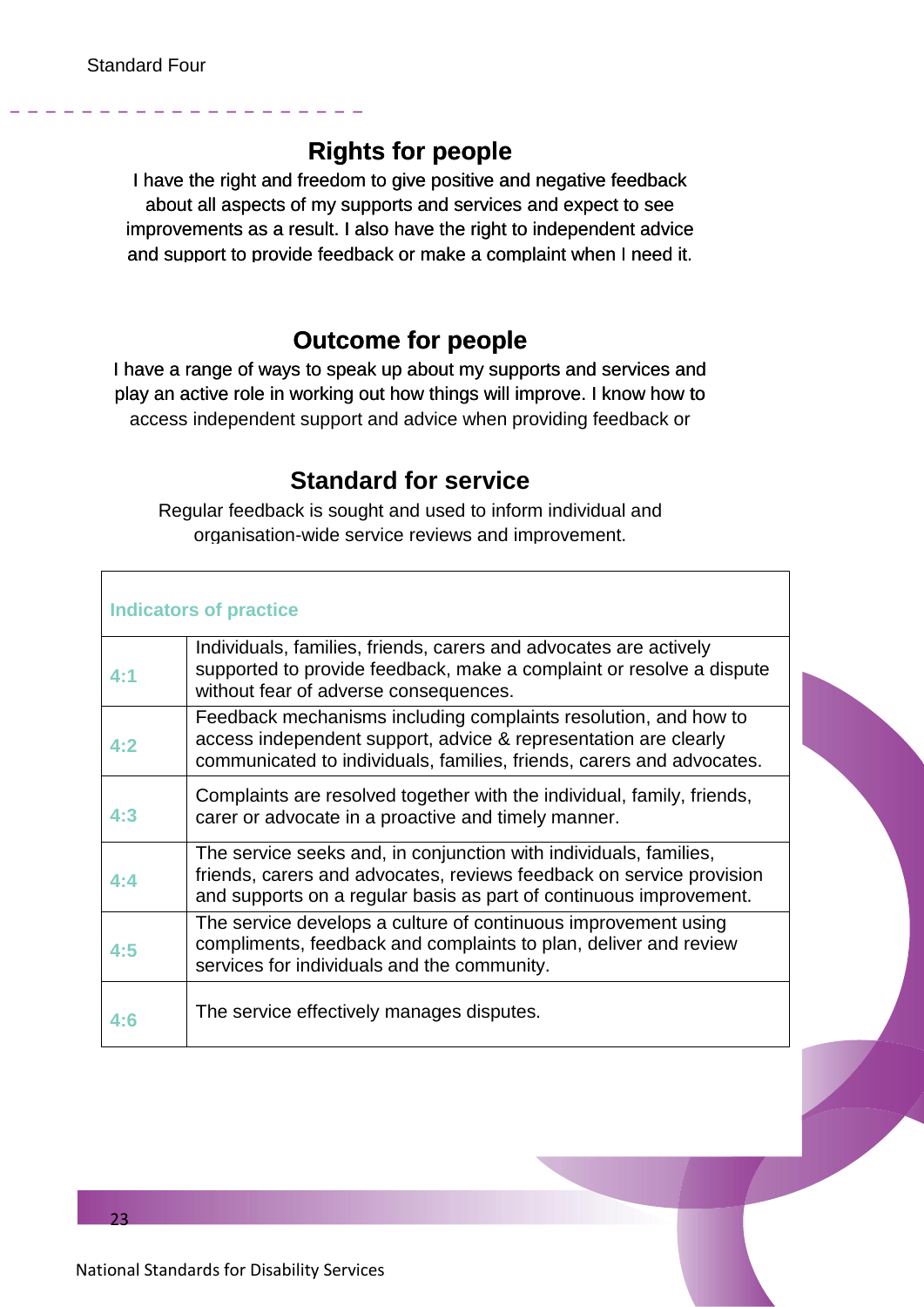## <span id="page-23-0"></span>**Standard Five:**

#### **Service Access**

The intent of this standard is to ensure that access to services and supports is fair, equal and transparent so that, individuals are supported when services are not available and barriers to access are identified and removed. The standard applies across service entry or commencement, service use and, where relevant, exit or leaving a service processes.

Access to services and supports is dependent on a range of factors, including location; an individual's identified needs; and the resource capacity of a service.

This standard recognises that individuals should be supported to understand criteria and processes regarding access to, and use of, a service. This also includes clear explanations when a service is not available to an individual and referral to alternative service options.

The standard emphasises the importance of:

- accessible information to respond to diversity of need;
- transparent and consistently applied service commencement and leaving a service processes;
- information provision and active referral when a service is not available;
- the value of partnerships with other agencies and relevant community members to enable referral; and
- regular reviews to identify and respond to any potential barriers to access.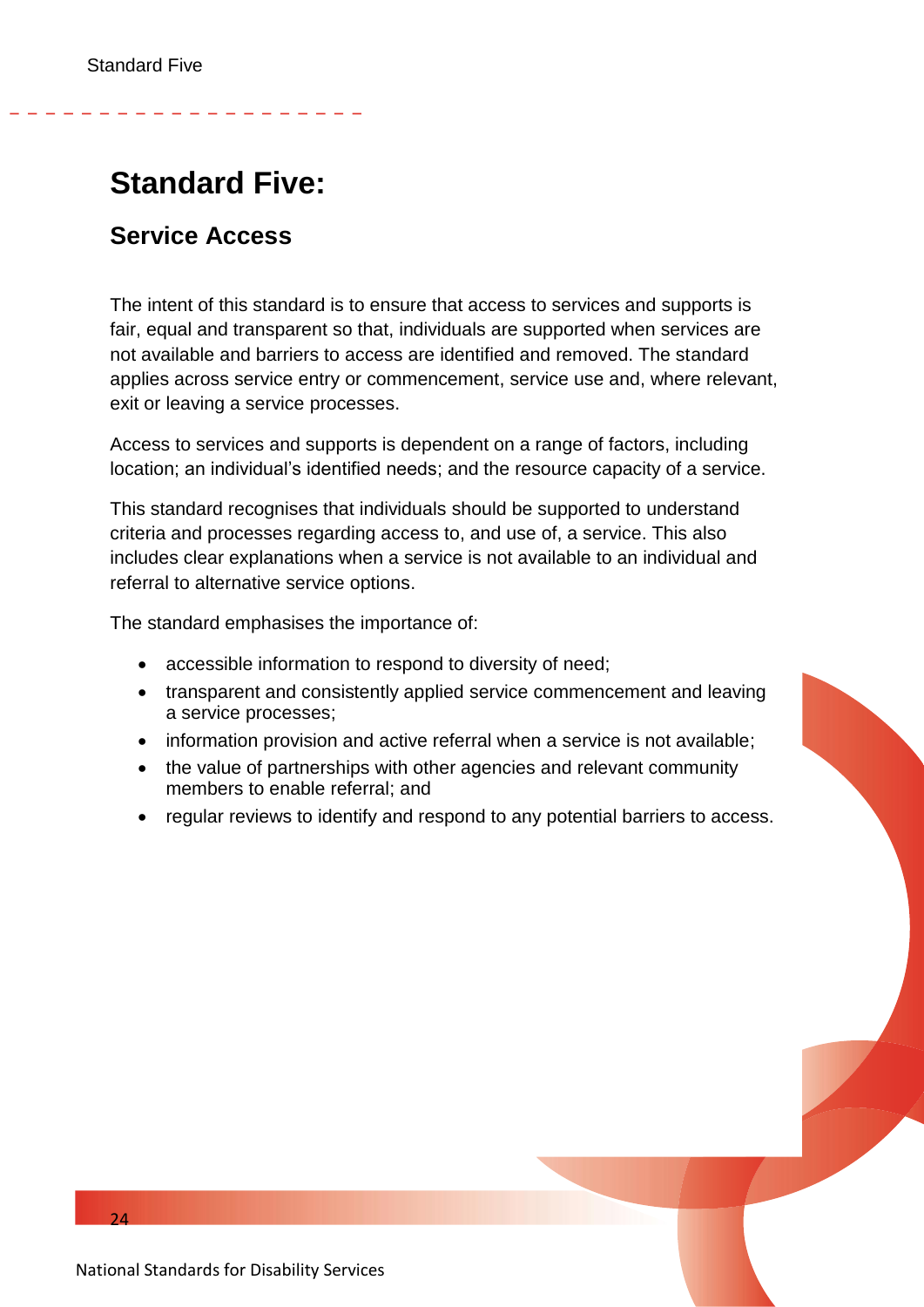#### **Rights for people**

I have the right to access services based on fair and equal and transparent criteria, and support for referral when a service is not available.

#### **Outcome for people**

I understand what the service offers; access to the service is fair and equal and I am supported with other options when I can't access a service.

#### **Indic ators of practi ce 5 : 1** Th e ser vic e sys te ma tica lly see ks an d use s inp ut fro m pe opl e wit h dis abil ity, **Standard for service** The service manages access, commencement and leaving a service in a transparent, fair and equal and responsive way.

thei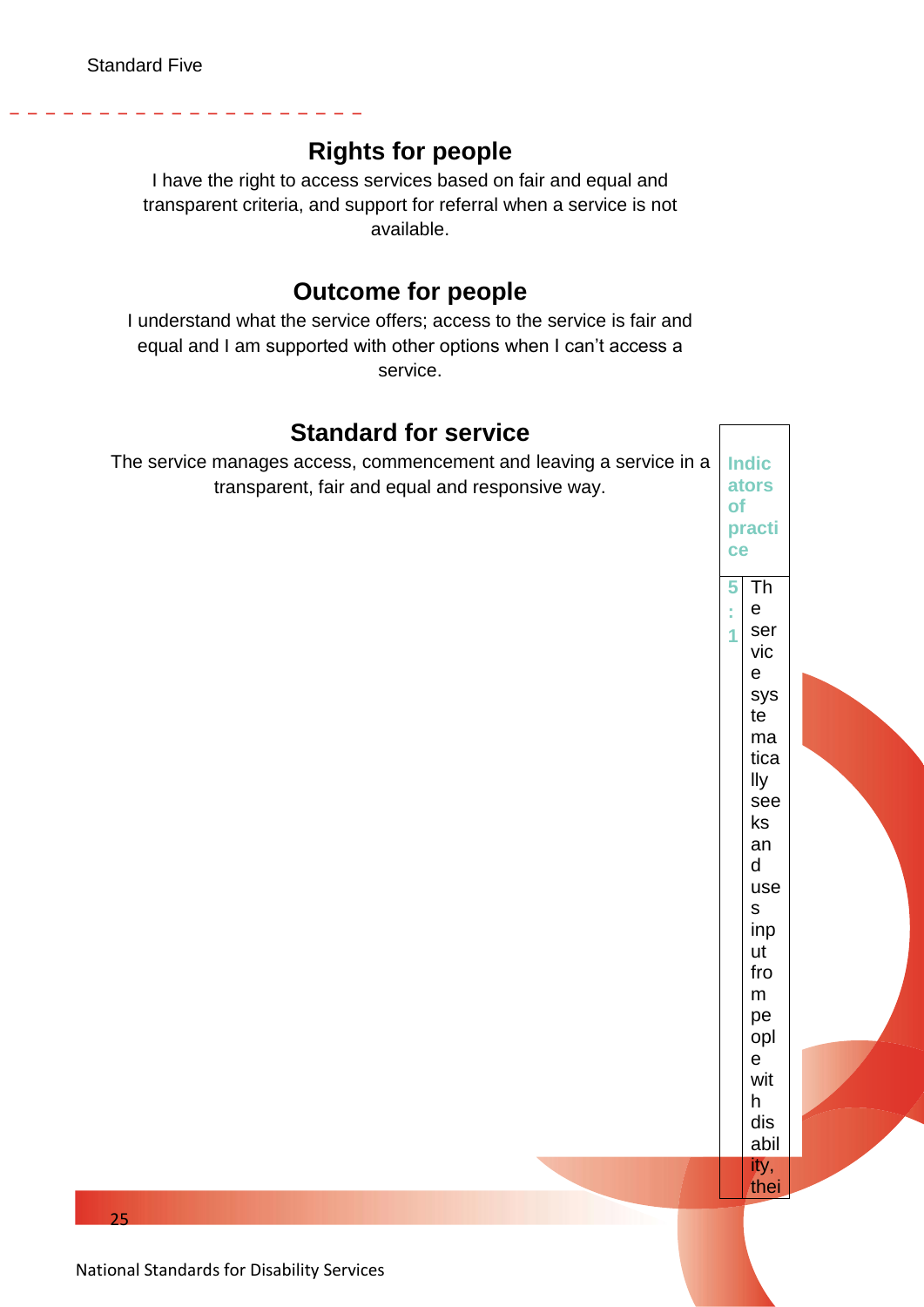-------

 $\mathsf{r}$ fa mili es, frie nds an  $\mathsf{d}$ car ers  $\mathsf{to}$ ens ure acc ess is fair an  $\mathsf{d}$ eq ual an  $\mathsf{d}$ tra nsp are nt. 5 **Th**  $\mathsf{e}$ ś ser  $\overline{2}$ vic  $\mathsf{e}$ pro vid  $es$ acc ess ible info rm atio n in  $\mathsf{a}$ ran ge of for ma ts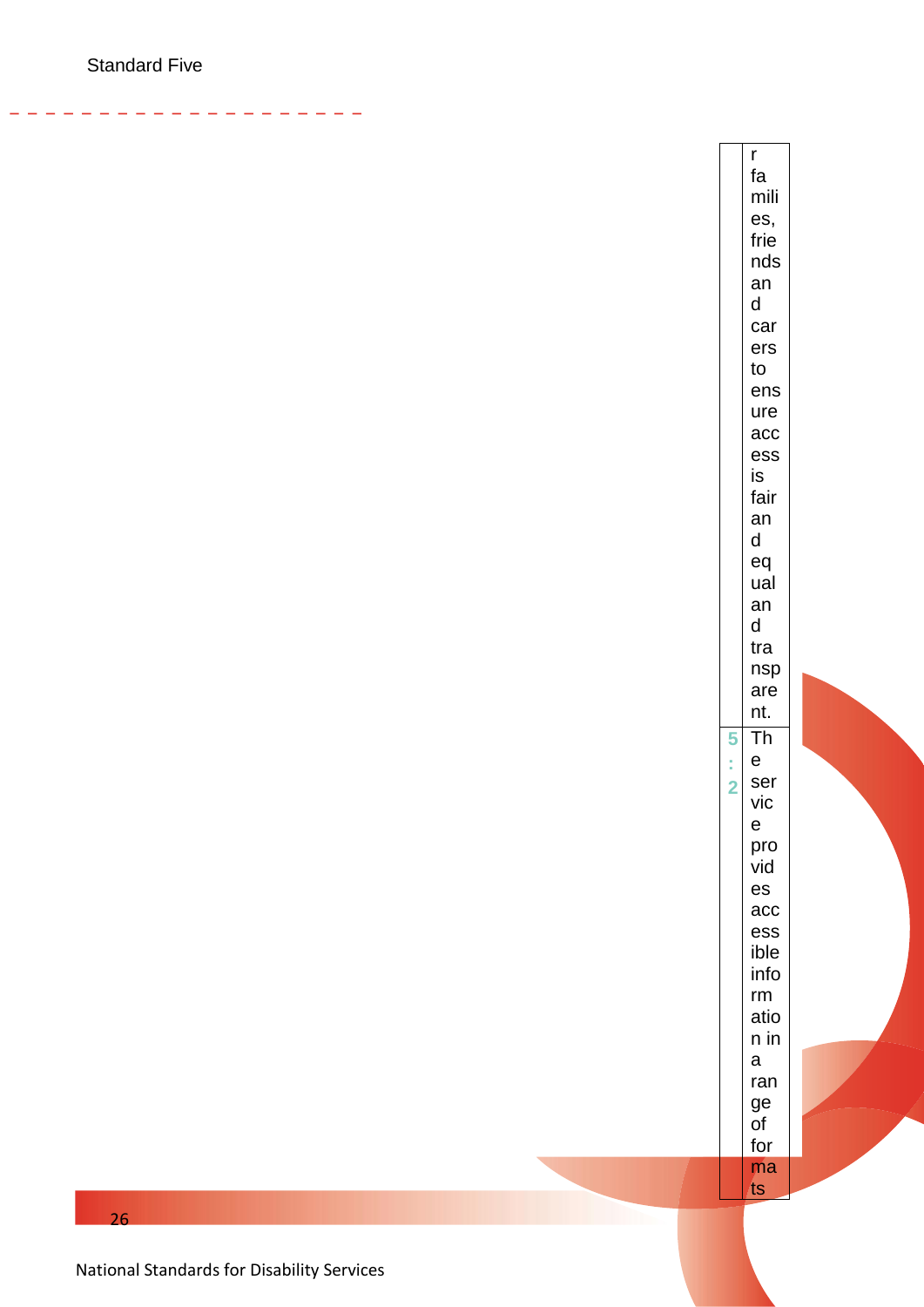والمواسع مواسع مواسع

 $ab$ out the typ es an  $\mathsf{d}$ qu alit y of ser vic es ava ilab le.  $\overline{\mathbf{5}}$ Th ś  $\mathsf{e}$ ser  $\overline{3}$ vic  $\mathsf{e}$ dev elo ps, ap plie s, revi ew  $\mathsf S$  $an$  $\mathsf{d}$  $\overline{c}$  ${\sf m}$ mu nic ate  $\mathsf{s}$  $_{\rm CO}$  $m$ me nce me  $nt$  $an$  $\mathsf{d}$ lea vin g a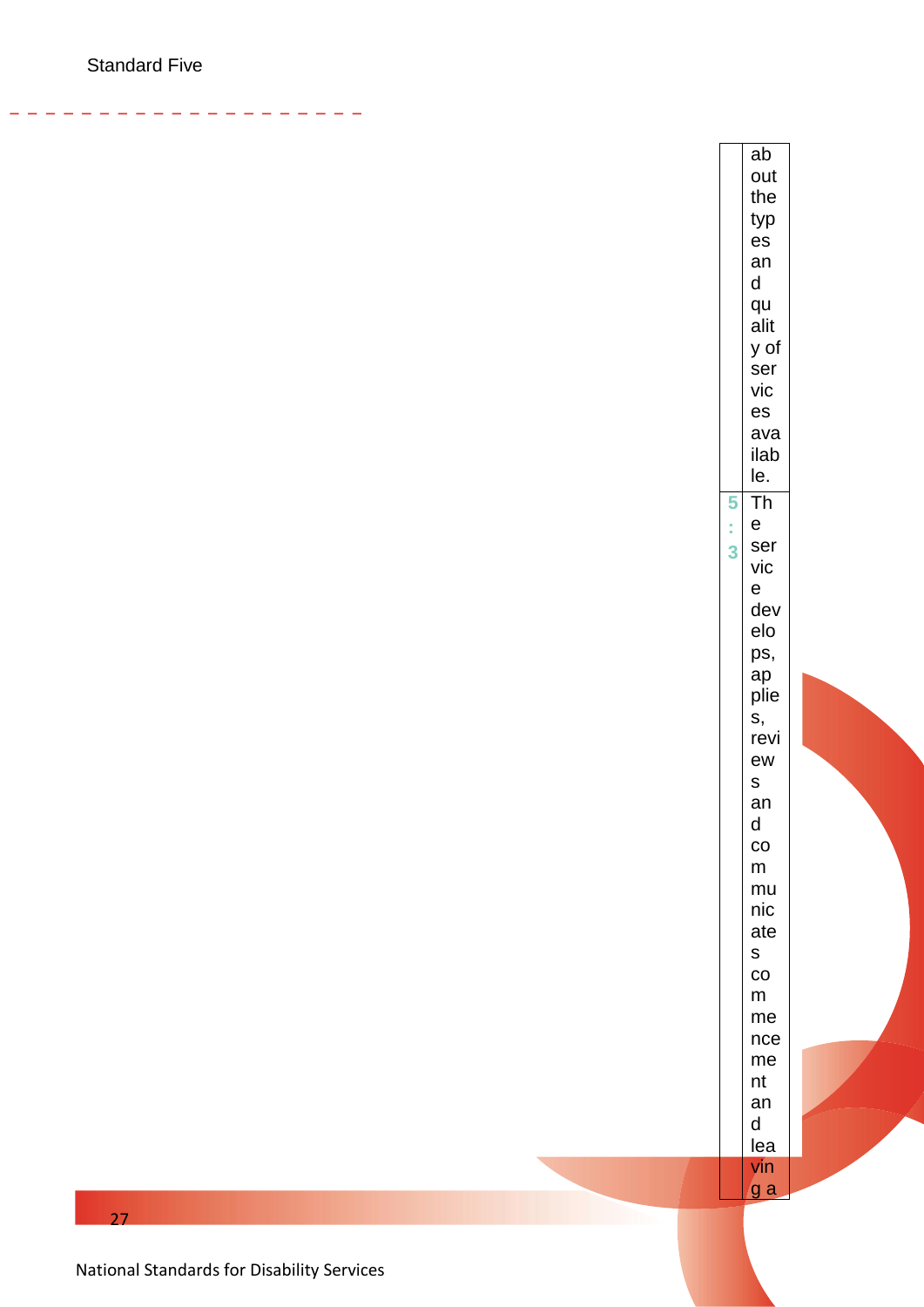والمواسع مواسع مواسع

ser vic  $\mathsf{e}$ pro ces ses t. 5 Th ś  $\mathsf{e}$ ser  $\overline{\mathbf{4}}$ vic  $\mathsf{e}$ dev elo ps, ap plie  $S$ an  $\mathsf{d}$ revi ew  $S$ poli cie  $\sf s$ an  $\mathsf{d}$ pra ctic es rel ate  $\mathsf{d}$ to elig ibili ty crit eri a, pri orit y of  $acc$ ess  $an$  $\mathbf{d}$ wai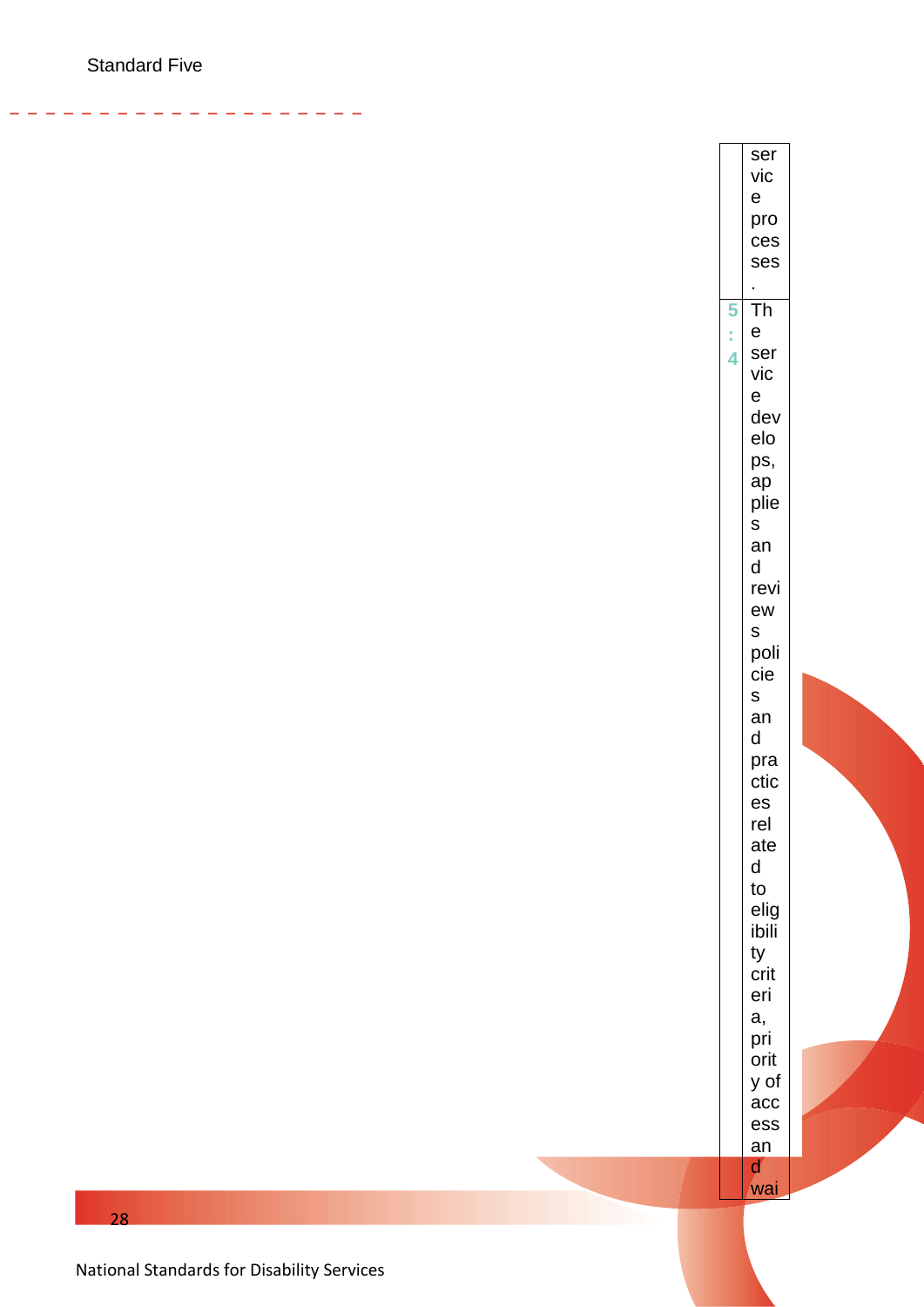- - - - - - -

ting list s. 5 Th **5:5** ś e ser  $\overline{5}$ vic e mo nito rs an d ad dre sse s pot enti al bar rier s to acc ess . 5 Th **5:6** Ì, e  $6\overline{6}$ ser vic e pro vid es cle ar exp lan atio ns wh en a ser vic e is not ava ilab

29

National Standards for Disability Services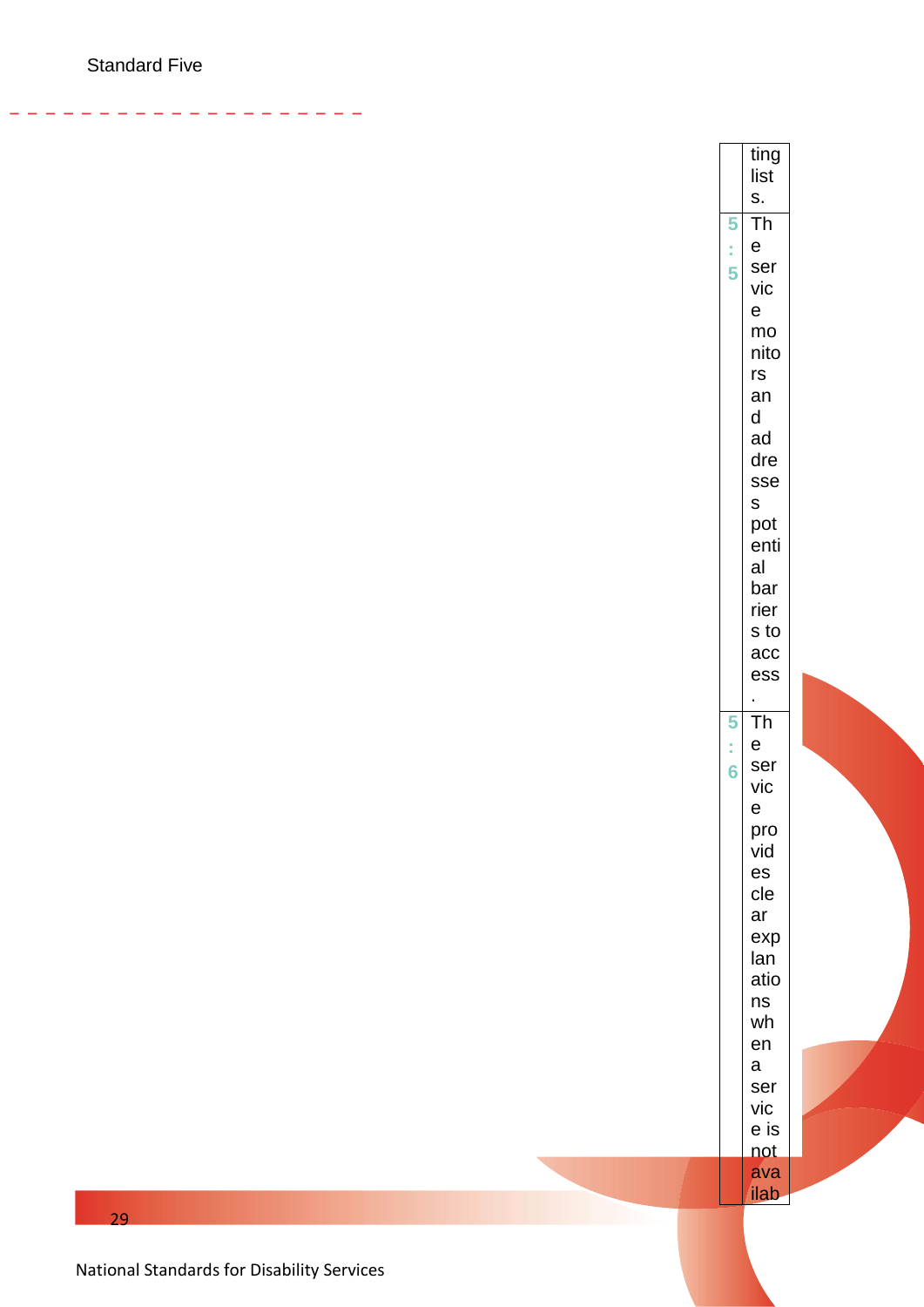-------

 $\overline{e}$ alo ng wit  $h$ info  $rm$ atio  $\mathsf n$ an  $\mathsf{d}$ ref err al sup por  $t$ for alte rna tive acc ess  $\mathcal{L}^{\mathcal{A}}$ 5 Th  $\mathbf{e}$ ł ser  $\overline{7}$ vic  $\mathsf{e}$ coll ab ora tes wit  $h$ oth  $er$ rel eva nt org ani sati ons  $an$ d  $\rm{CO}$  $m$ mu

 $30<sup>2</sup>$ 

National Standards for Disability Services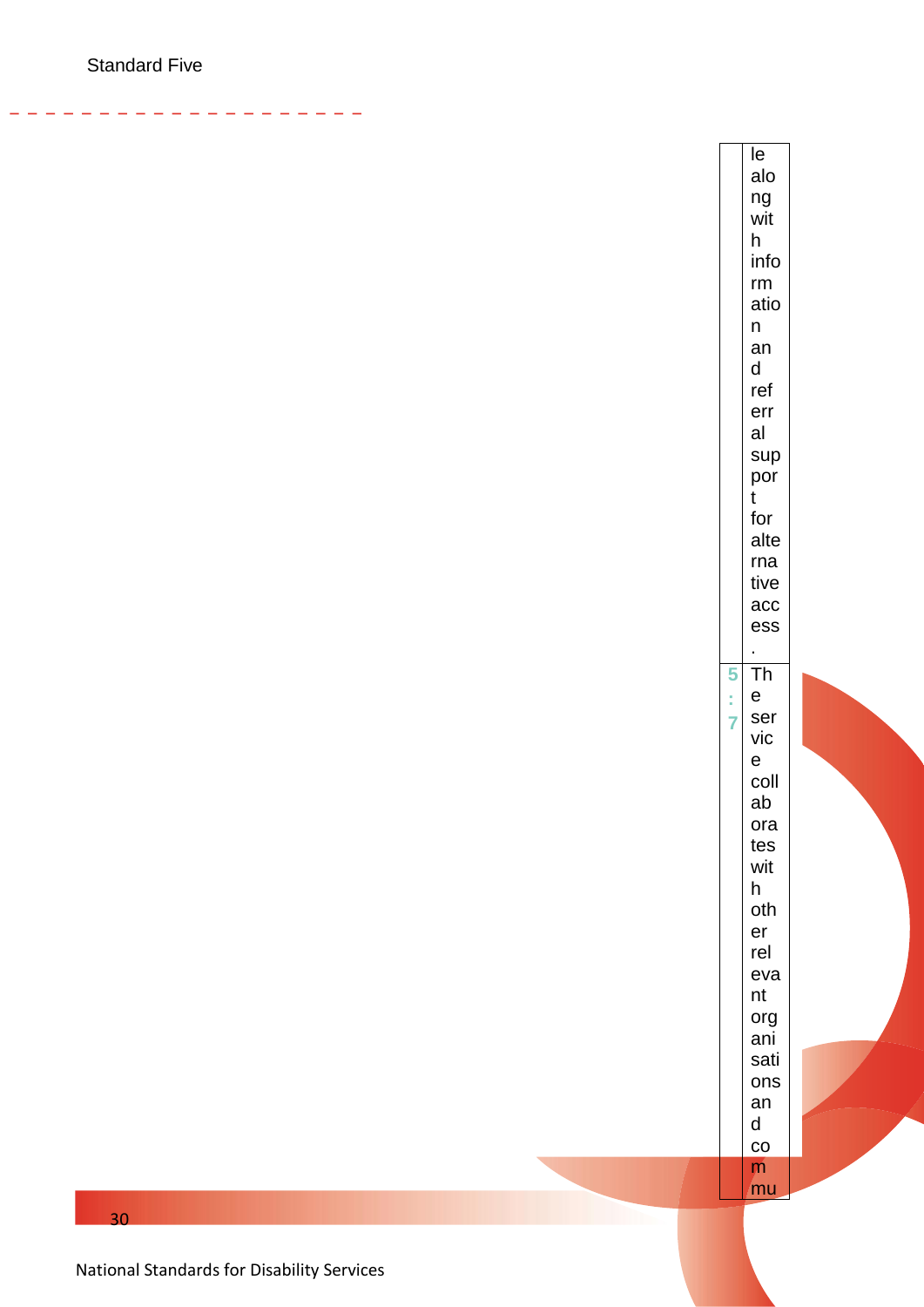$\frac{1}{2} \left( \frac{1}{2} \right) \left( \frac{1}{2} \right) \left( \frac{1}{2} \right) \left( \frac{1}{2} \right) \left( \frac{1}{2} \right) \left( \frac{1}{2} \right) \left( \frac{1}{2} \right) \left( \frac{1}{2} \right) \left( \frac{1}{2} \right) \left( \frac{1}{2} \right) \left( \frac{1}{2} \right) \left( \frac{1}{2} \right) \left( \frac{1}{2} \right) \left( \frac{1}{2} \right) \left( \frac{1}{2} \right) \left( \frac{1}{2} \right) \left( \frac$ 

| nity |
|------|
| me   |
| mb   |
| ers  |
| to   |
| est  |
| abli |
| sh   |
| an   |
| d    |
| mai  |
| ntai |
| n a  |
| ref  |
| err  |
| al   |
| net  |
| wor  |
| k.   |

 $\overline{\phantom{0}}$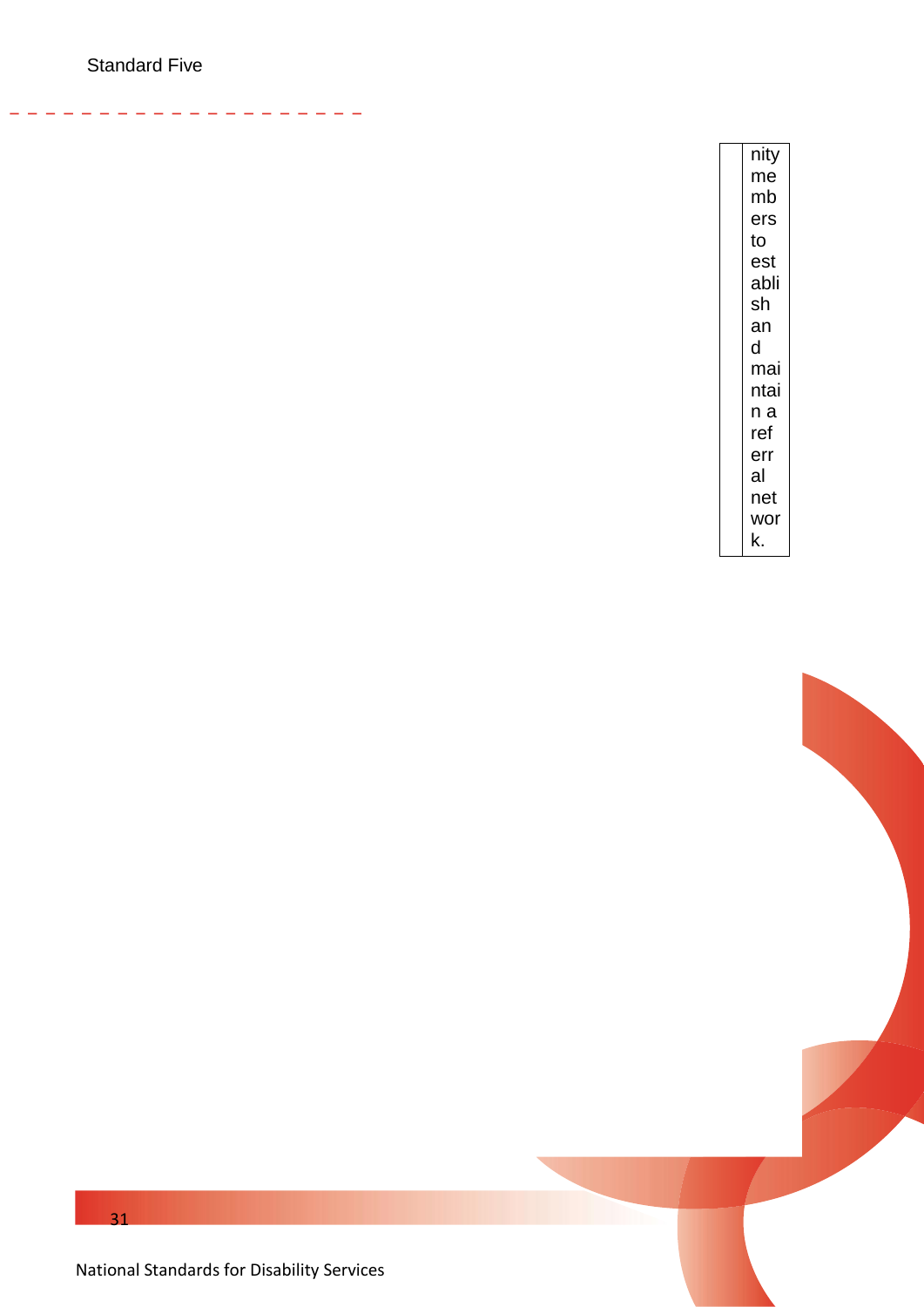## <span id="page-31-0"></span>**Standard Six:**

#### **Service Management**

The intent of this standard is to ensure that services are managed effectively and efficiently. It requires services to be person-centred and to ensure flexibility to respond to individual strengths and needs. It also requires services to promote a culture of continuous improvement as a basis for quality service delivery.

A range of systems and processes are required to support quality service provision and these are reflected in the standard. The standard refers to the active involvement of people with disability, families, friends, carers and advocates in service and support planning, delivery and review. Support for organisational learning and skills development is considered integral to a culture of quality service delivery and continuous improvement. This includes support and training for staff and volunteers. Additionally, service delivery that is reflective in practice and based on contemporary evidence will support the best possible outcomes for individuals.

Adherence to workplace related legislative and regulatory frameworks is an expectation within the standard. This will support accountability through sound governance and enable services to be delivered in a safe environment by appropriately qualified and supervised personnel.

The standard emphasises the importance of:

- sound governance and management in all aspects of service planning, development and provision;
- clear communication to staff, people with disability and other stakeholders;
- continuous improvement and evidence based practice;
- a range of methods for active participation of people with disability and their family, friends, carers and advocates in planning, delivery and review at the individual, service and organisational levels; and
- compliance with workplace related legislation and regulation including Work Health Safety, human resource management and financial management.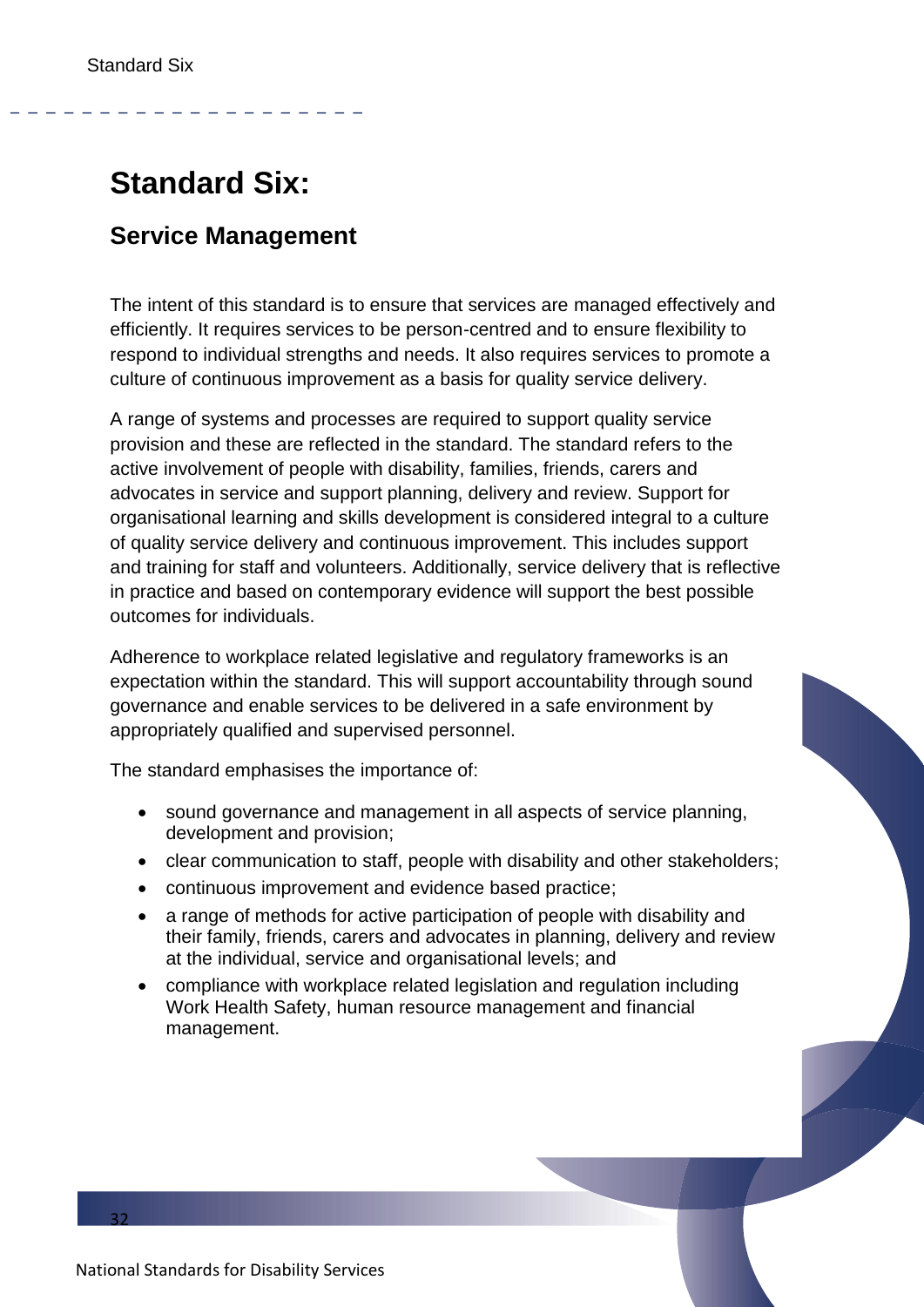#### **Rights for people**

I have the right to services and supports that are effectively managed, regularly reviewed, accountable and contemporary.

#### **Outcome for people**

My strengths and needs are effectively supported through soundly managed services.

#### **Standard for service**

The service has effective and accountable service management and leadership to maximise outcomes for individuals

|     | <b>Indicators of practice</b>                                                                                                                                                                                         |  |
|-----|-----------------------------------------------------------------------------------------------------------------------------------------------------------------------------------------------------------------------|--|
| 6:1 | Frontline staff, management and governing bodies are suitably qualified,<br>skilled and supported.                                                                                                                    |  |
| 6:2 | Practice is based on evidence and minimal restrictive options and<br>complies with legislative, regulatory and contractual requirements.                                                                              |  |
| 6:3 | The service documents, monitors and effectively uses management<br>systems including Work Health Safety, human resource management and<br>financial management.                                                       |  |
| 6:4 | The service has monitoring feedback, learning and reflection processes<br>which support continuous improvement.                                                                                                       |  |
| 6:5 | The service has a clearly communicated organisational vision, mission<br>and values which are consistent with contemporary practice.                                                                                  |  |
| 6:6 | The service has systems to strengthen and maintain organisational<br>capabilities to directly support the achievement of individual goals and<br>outcomes.                                                            |  |
| 6:7 | The service uses person-centred approaches including the active<br>involvement of people with disability, families, friends, carers and<br>advocates to review policies, practices, procedures and service provision. |  |